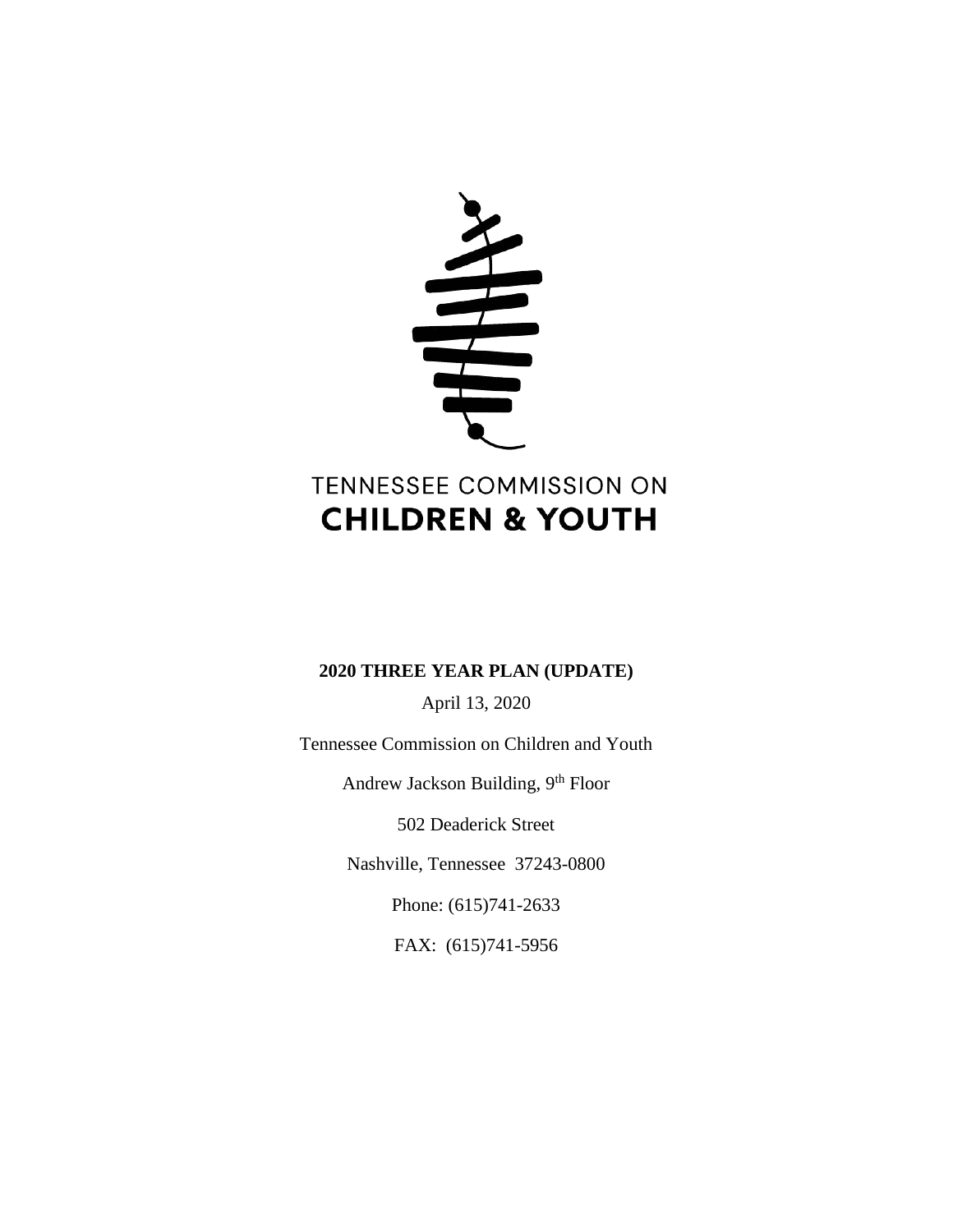# TABLE OF CONTENTS

1. SF-424 Submitted in Grants Management System (Attached in Grants Management System GMS)

|    | Project Abstract                                                                                                                                                                                                          | Page 2                                              |
|----|---------------------------------------------------------------------------------------------------------------------------------------------------------------------------------------------------------------------------|-----------------------------------------------------|
|    | 2. Program Narrative<br>a. Description on the Issue<br>1. System Description                                                                                                                                              | Page 3<br>Page 3                                    |
|    | 2. Analysis of juvenile delinquency problems and needs                                                                                                                                                                    | Page 5                                              |
|    | b. Goals and Objectives<br>c. Implementation (Activities and Services)<br>Population-specific plans<br>Consultation and participation of units of local government<br>Collecting and Sharing Juvenile Justice Information | Page 19<br>Page 24<br>Page 27<br>Page 29<br>Page 30 |
|    | d. Formula Grants program staff                                                                                                                                                                                           | Page 31                                             |
|    | 3. Plans for Compliance and DMC (Submitted in OJJDP's Online Compliance                                                                                                                                                   |                                                     |
|    | Reporting Tool)                                                                                                                                                                                                           |                                                     |
|    | 4. Additional Requirements                                                                                                                                                                                                | N/A                                                 |
|    | 5. Plan for Collecting the Data Required for Performance Measures                                                                                                                                                         | Page 31                                             |
| 6. | <b>Budget and Associated Documentation</b>                                                                                                                                                                                | Page 32                                             |
|    | 7. Indirect Cost Rate Agreement                                                                                                                                                                                           | N/A                                                 |
|    | 8. Financial Management and System of Internal Controls                                                                                                                                                                   |                                                     |
|    | Questionnaire (Submitted in GMS with Category 1)                                                                                                                                                                          |                                                     |
|    | 9. Disclosure of Lobbying Activities (Submitted in GMS with Category 2)                                                                                                                                                   |                                                     |

10. Additional Attachments Page 35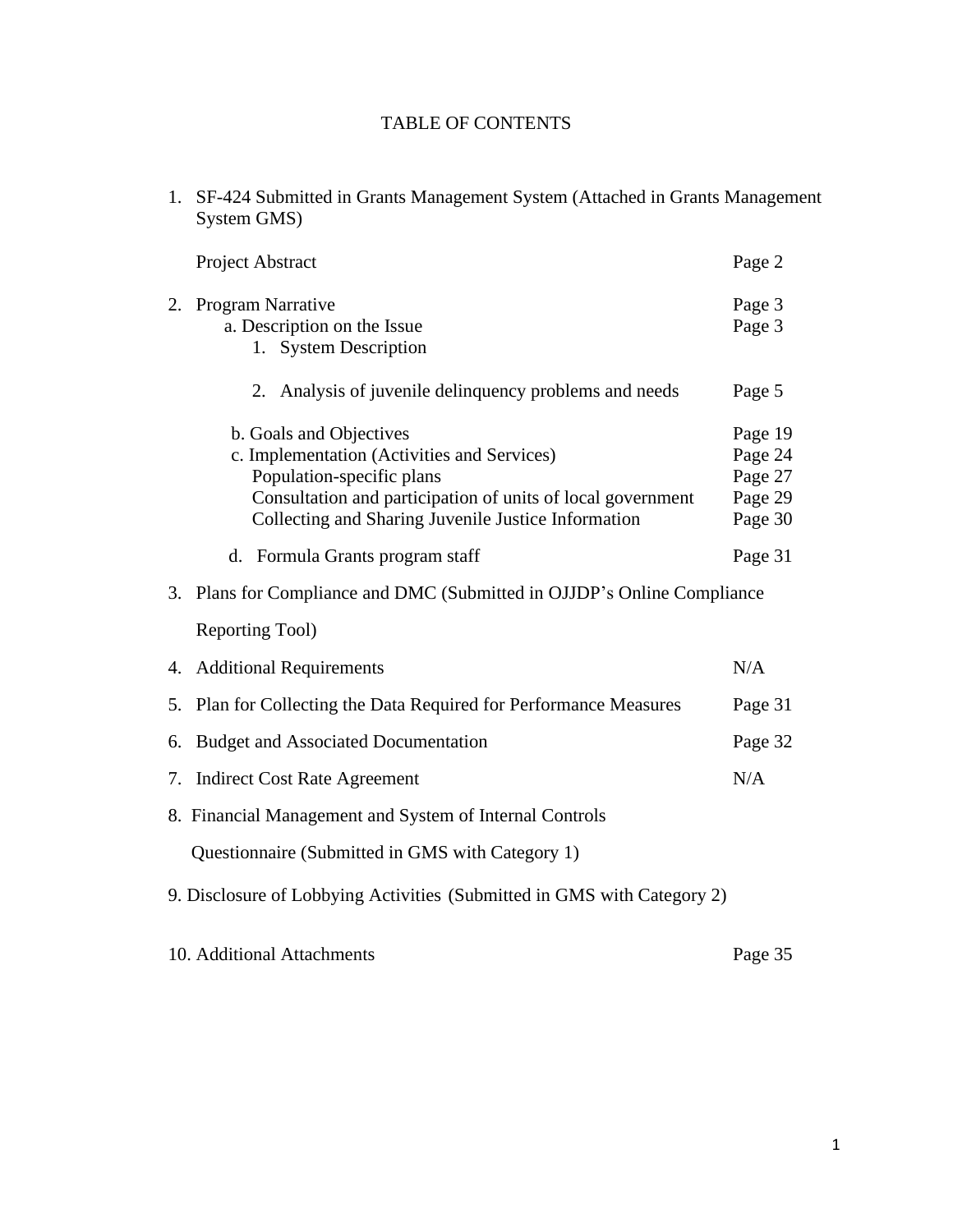# **2020 TITLE II**

# **FEDERAL FORMULA GRANT PROJECT ABSTRACT**

Funds made available through the Title II Formula Grants Program support various state and local efforts throughout Tennessee (TN) to develop more effective education, training, prevention and treatment programs and justice system improvements efforts. Funding is provided statewide to private/non-profit organizations and public entities for the purpose of addressing and reducing juvenile delinquency. Funds will be used to provide assistance to counties in TN with alternatives to placing youth in adult jails. The service population includes youth, 18 years and younger. The Tennessee Commission on Children and Youth (TCCY) believes prevention and early intervention methods can assist in deterring youth from ending up in the juvenile justice system. A survey was distributed to seek input from youth currently under the jurisdiction of the juvenile justice system. Responses from the surveys and analysis of youth crime data in TN helped in developing the state's proposed plan. The following purpose areas are identified in the Three-Year Plan: Planning and Administration, State Advisory Group (SAG) allocation, Compliance Monitoring, Jail Removal, Delinquency Prevention, Juvenile Justice System Improvement, Racial and Ethnic Disparities (RED) and Substance and Alcohol Abuse. TCCY SAG members and staff regularly attend the national Coalition for Juvenile Justice (CJJ) conference to stay abreast of juvenile justice and delinquency prevention issues. TCCY juvenile justice staff and regional coordinators will continue to monitor jails, lock-ups and detention facilities to ensure compliance with the Juvenile Justice Reform Act (JJRA) core requirements. TN remains in compliance with the four core requirements.

No portion of the project budget will be used to conduct research.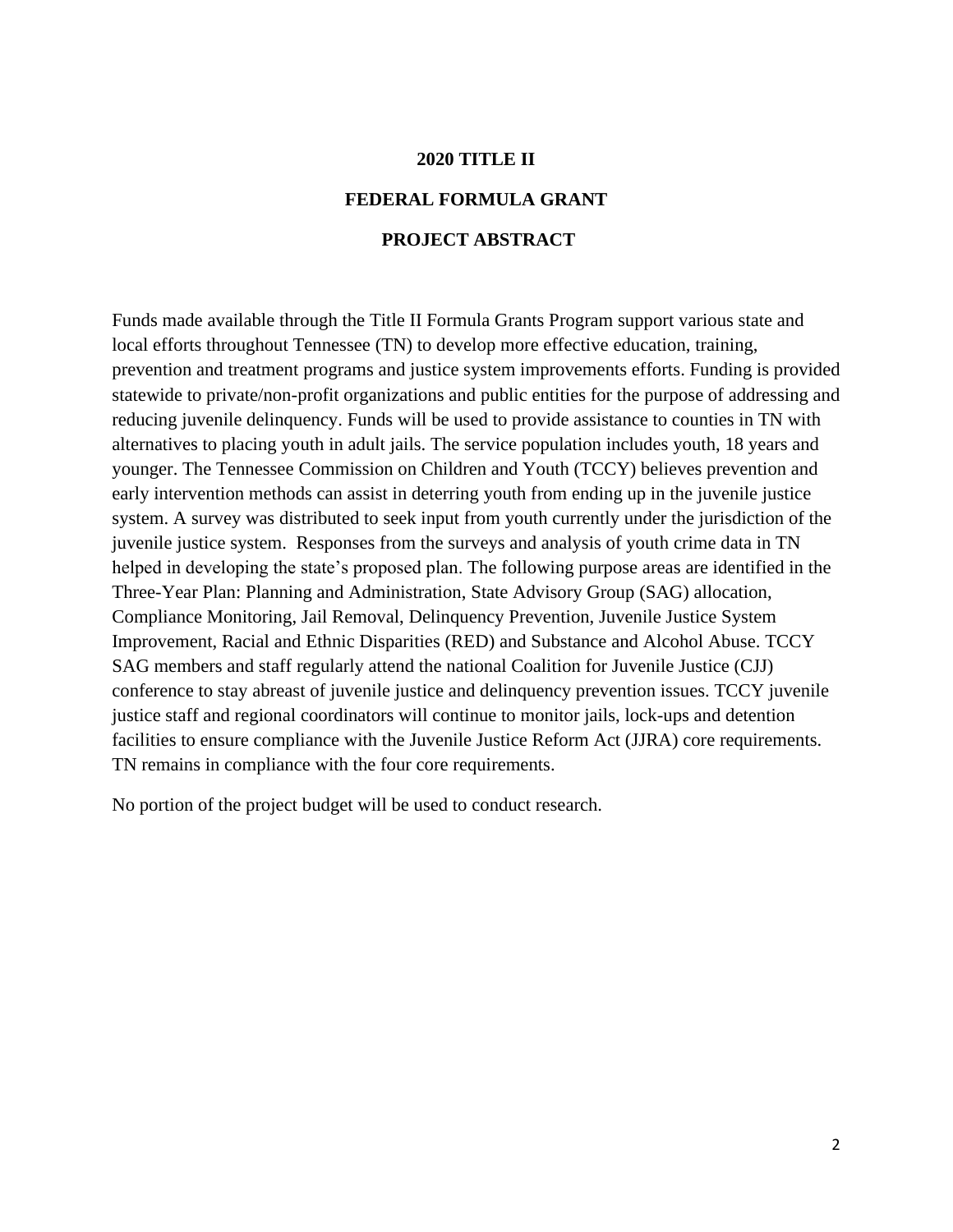#### **2020 THREE-YEAR PLAN (UPDATE)**

# **PROGRAM NARRATIVE**

#### **a. Description of the Issue**

#### **1. System Description: Structure and Function of the Juvenile Justice System**

Tennessee is home to 98 juvenile courts with 109 juvenile court judges and 45 magistrates. At least one juvenile court is located in each of the state's 95 counties. While all of Tennessee's courts with juvenile jurisdiction are governed by the Tennessee Code Annotated (TCA) and Rules of Juvenile Practice and Procedure, there is little standardization in juvenile court size, case management procedures, and court administrative practices.

According to the Department of Children's Services (DCS) Minimum Standards for Juvenile Detention Facilities, the local juvenile detention facilities are one of the initial steps in housing children involved with the court system. The facilities are designed to house children who meet the criteria of TCA Section  $37-1-114(c)$ , and who are: a) in need of legal temporary placement, b) pending adjudication, or c) awaiting disposition and/or placement. Tennessee has several Temporary Holding Resources (THRs) that are short-term (72 hours, exclusive of non-judicial days) placement alternatives for children pending adjudication, or dispositional placement, or pending return to a dispositional placement. Law enforcement in all counties make referrals and take juveniles into custody. Youth are not arrested but are considered detained by law enforcement. Depending on the offense and circumstances, law enforcement officers have the option of taking the youth before the juvenile court and initiating formal charges or returning the child home to the legal guardian without any charges. As a result of the way the juvenile justice system in Tennessee functions, TCCY has had limited interfaces with law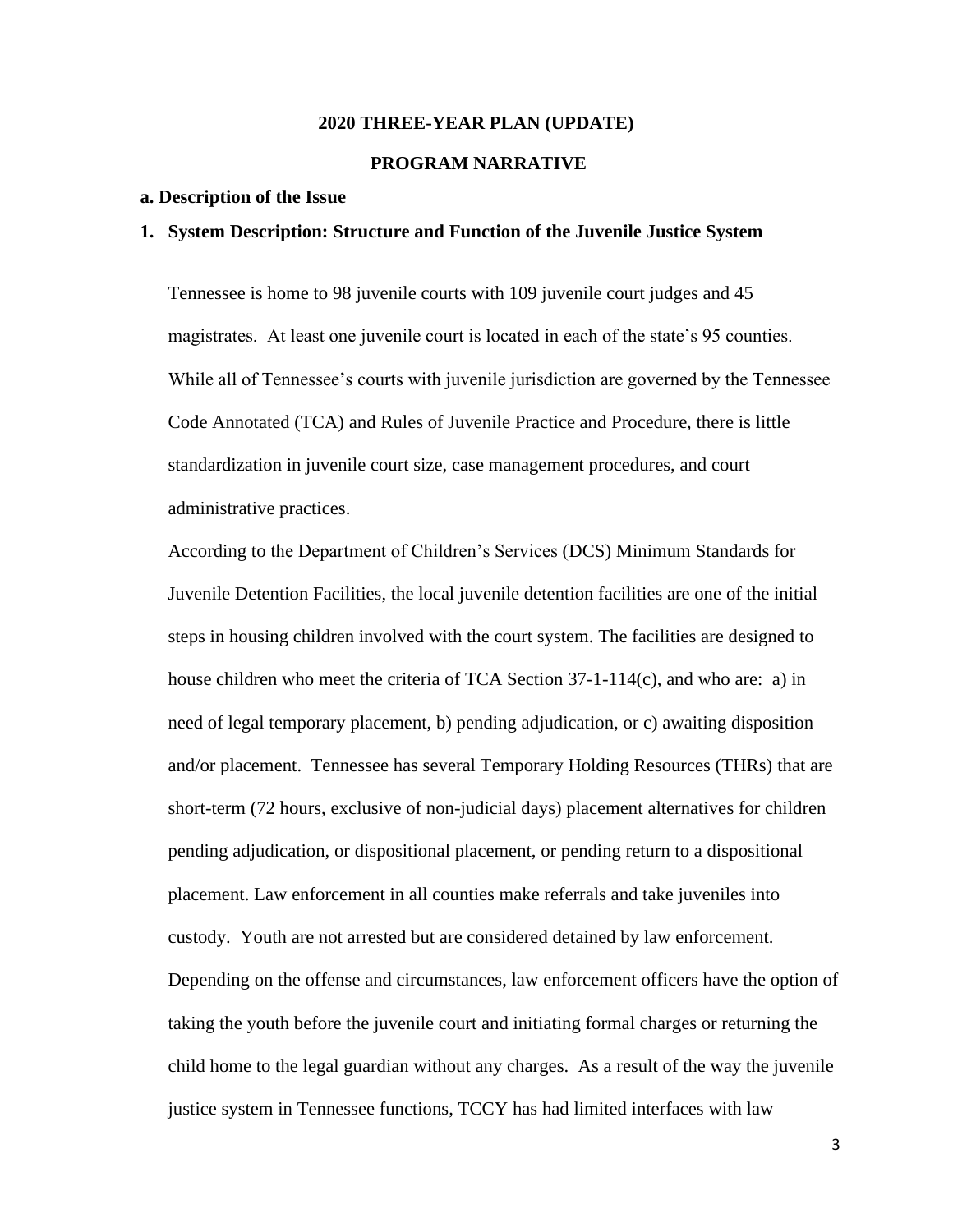enforcement. Administrative Office of the Courts (AOC) draft 2017 juvenile court statistical data indicates law enforcement is the primary referral source to juvenile courts for delinquent offenses and the second referral source for status/unruly offenses behind schools.

Tennessee Corrections Institute (TCI) under the authority of T.C.A. 41-4-140 is required to establish minimum standards for adult local jails, lock-ups, workhouses and detention facilities in the state. TCI is responsible for educating local correctional staff while providing and monitoring basic certification and annual in-service training for personnel within local adult correctional detention facilities.

DCS, Division of Juvenile Justice, provides services to youth who have been adjudicated delinquent and addresses the needs of juveniles who have contact with the juvenile justice system. Services range from mental health and substance abuse services, family therapy and reunification, treatment, rehabilitation in programs, educational programs and vocational training. DCS oversees the day-to-day operations of John S. Wilder Youth Development Center (YDC) providing treatment and rehabilitation services to young men ages 13 to 18 committed to state custody for various offenses by the juvenile courts. One goal of the YDC is increasing skills that allow each student to move to a less restrictive setting. Mountain View is a privately run 24-bed facility for the same male population. Youth eligible for these facilities are those who have committed serious and/or violent felonies and community safety requires they be placed in a structure and secure environment.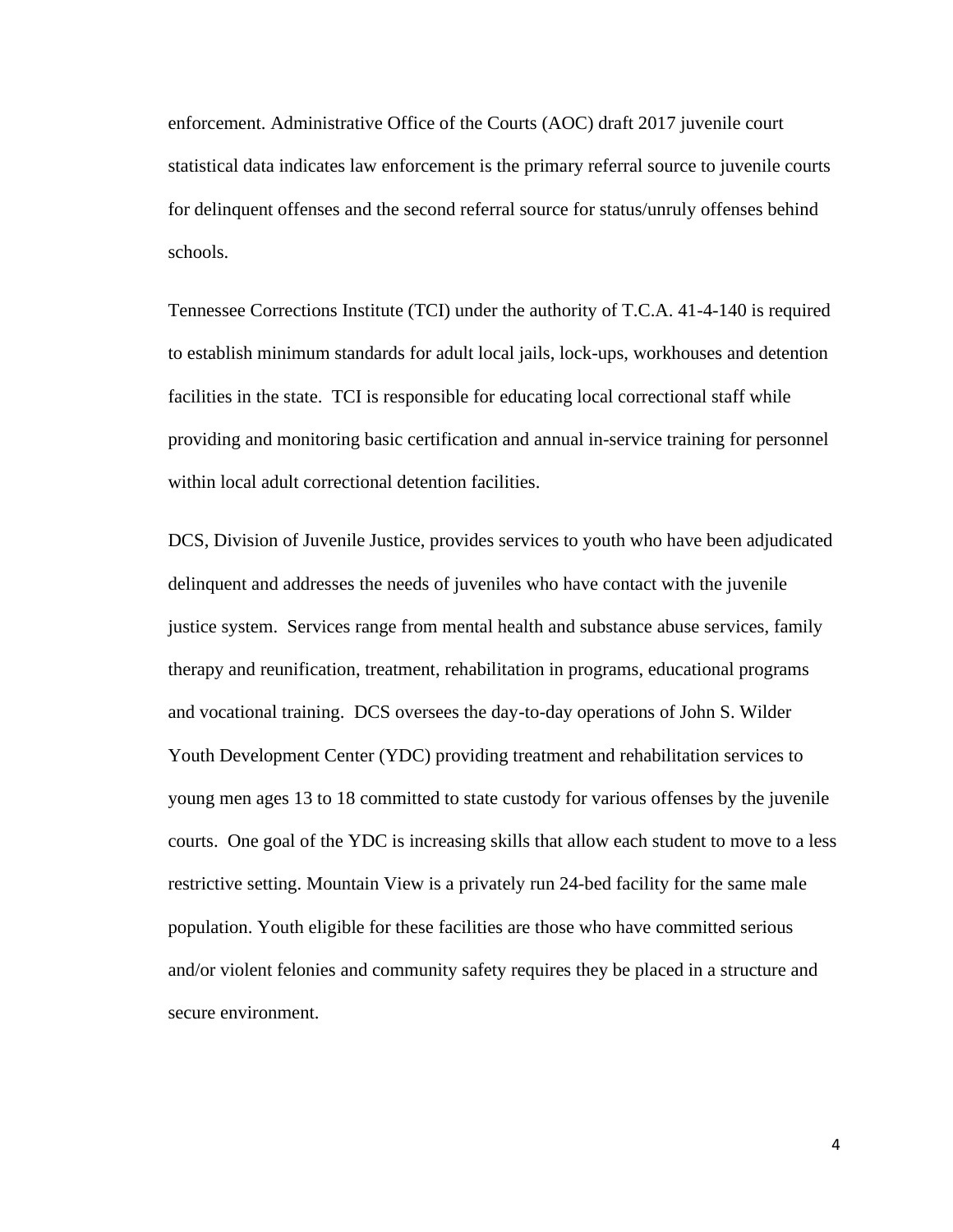#### **2. Analysis of juvenile delinquency problems (youth crime) and needs**

In Tennessee, the AOC is the agency responsible for collecting data monthly from each juvenile court regarding the status of youth that appear before them. The 2016 Annual Juvenile Court Statistical Report data obtained from AOC is still in draft form. Juvenile Arrest Data was obtained from the Tennessee Bureau of Investigation (TBI)-Tennessee Incident Based Reporting System (TIBRS). Tennessee data shows juvenile arrests declined from 2014 to 2016 and referrals to juvenile court decreased during the same period.

#### **i. Juvenile arrests by offense type, gender, and race**

According to the TBI-TIBRS data, total juvenile arrest offenses for 2014 were 26,692, juvenile arrest offenses for 2015 were 25,128 and 2016 offenses were 23,152. There was a 13 percent decrease from 2014 to 2016. Gender specific data for 2014 was 18,625 total arrests for males which consisted of 9,273 White males (WM), 9,119 African American Males (AAM) and 233 Other males (OM) which consisted of American Indian or Alaska Native, Asian, Native Hawaiian or Pacific Islander and Unknown. Total female arrest for 2014 was 8,067, which consisted of 3,668 White Females (WF), 3,192 African American Females (AAF) and 1,207 Other females (OF). Total male arrest for 2015 was 17,425, which consisted of 8,649 WM, 8,562 AAM and 214 OM. Total female arrest for 2015 was 7,387, which consisted of 3,752 WF, 3,544 AAF and 91 OF. Total male arrest for 2016 was 16,216, which consisted of 8,129 WM, 7,901 AAM and 186 OM. Total female arrest for 2016 was 6,936, which consisted of 3,669 WF, 3,192 AAF and 75 OF.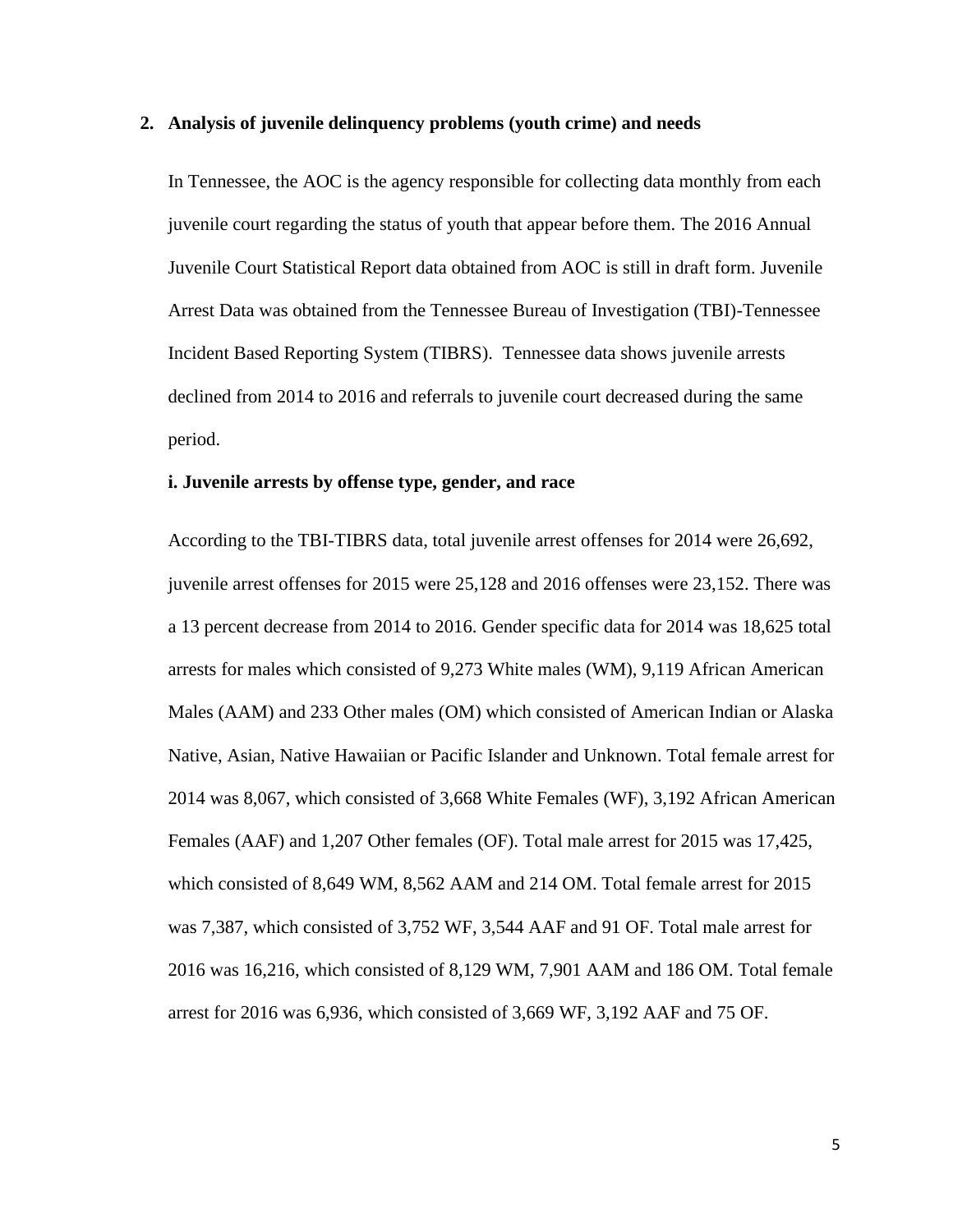Also, according to TBI-TIBRS data the top arrest offenses from 2014 to 2016 were Simple Assault, Theft/Shoplifting, Disorderly Conduct and possession of Drugs/Narcotics.

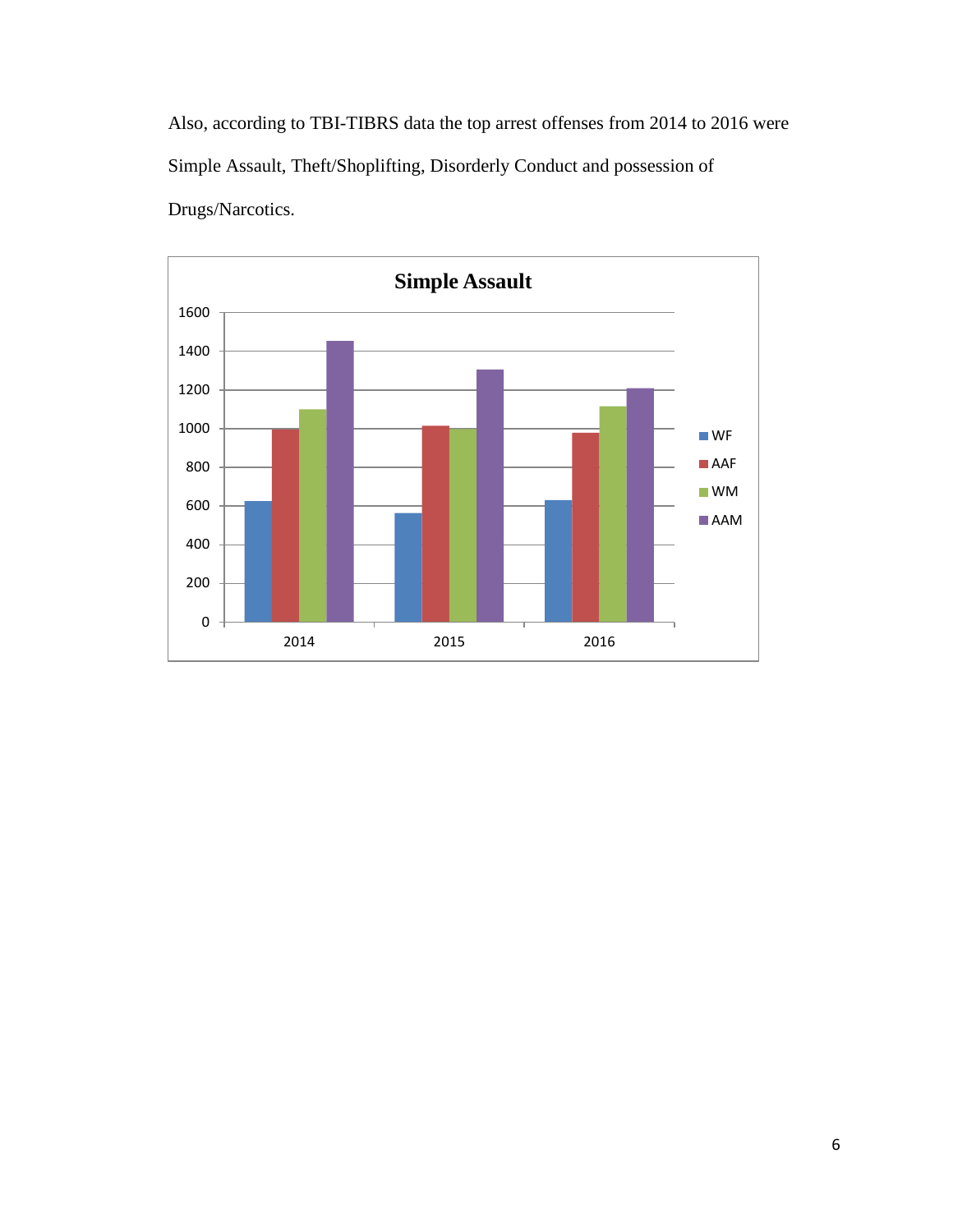

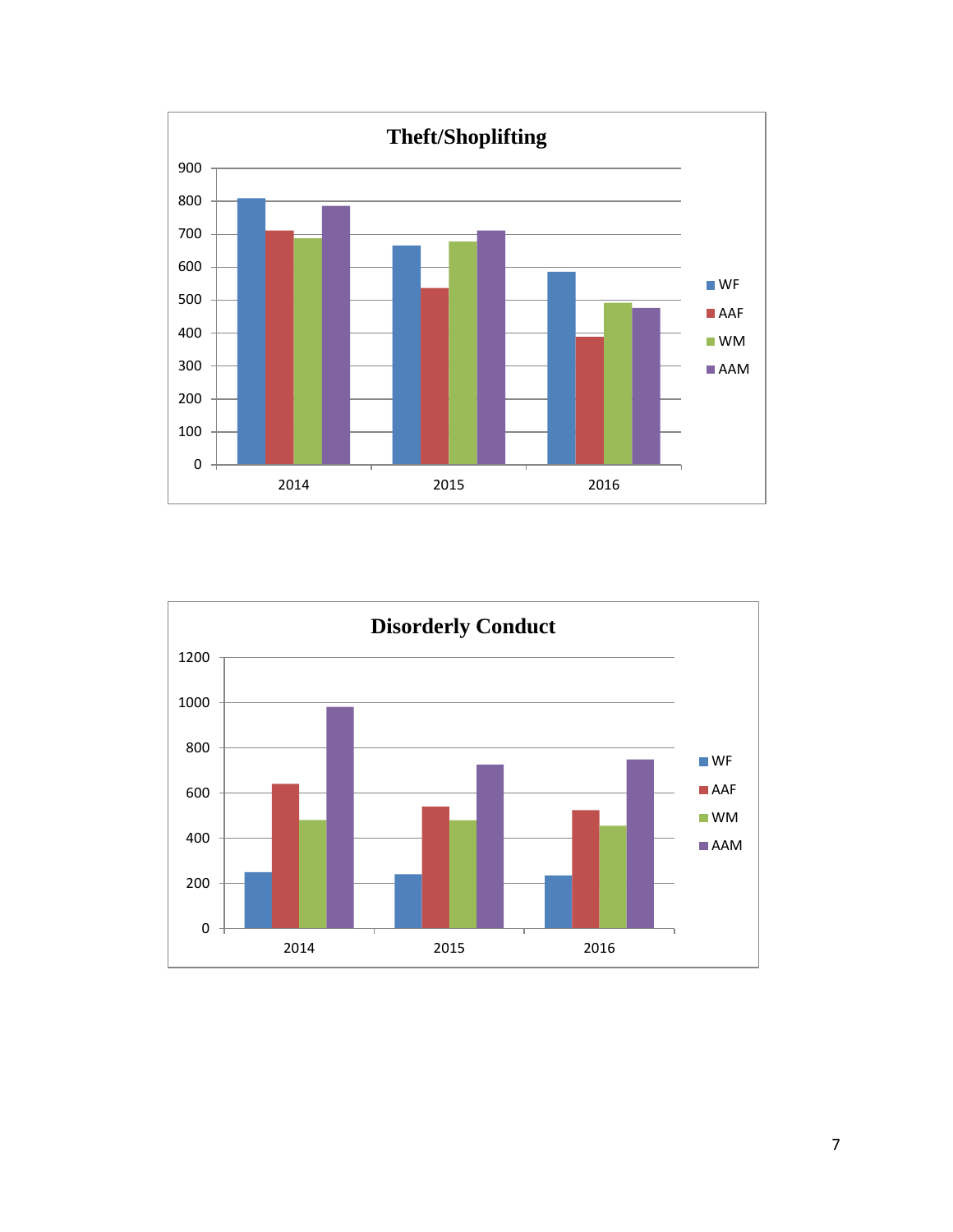

AAM and AAF had more cases of arrest for Simple Assault and Disorderly Conduct from 2014 to 2016. WM and WF had more cases of arrest for Drugs/Narcotics and Theft/Shoplifting for the same reporting period.

Total Simple Assault offenses for females decreased by 7% from 2014 to 2016 and decreased by 9% for males. There was a 2% increase in simple assault offenses for WM and .8% increase for WF. Simple Assault offenses decreased by 2% for AAF and decreased by 17% for AAM from 2014 to 2016. Total Theft/Shoplifting offenses for females decreased by 36% from 2014 to 2016 and decreased by 35% for males from 2014 to 2016. There was a 28% decrease in theft/shoplifting offenses for WF and a 28% decrease for WM. Theft/shoplifting offenses decreased by 45% for AAF and decreased by 39% for AAM from 2014 to 2016.

Total Disorderly Conduct offenses for females decreased by 15% from 2014 to 2016 and decreased by 18% for males. There was a 6% decrease in disorderly conduct offenses for WF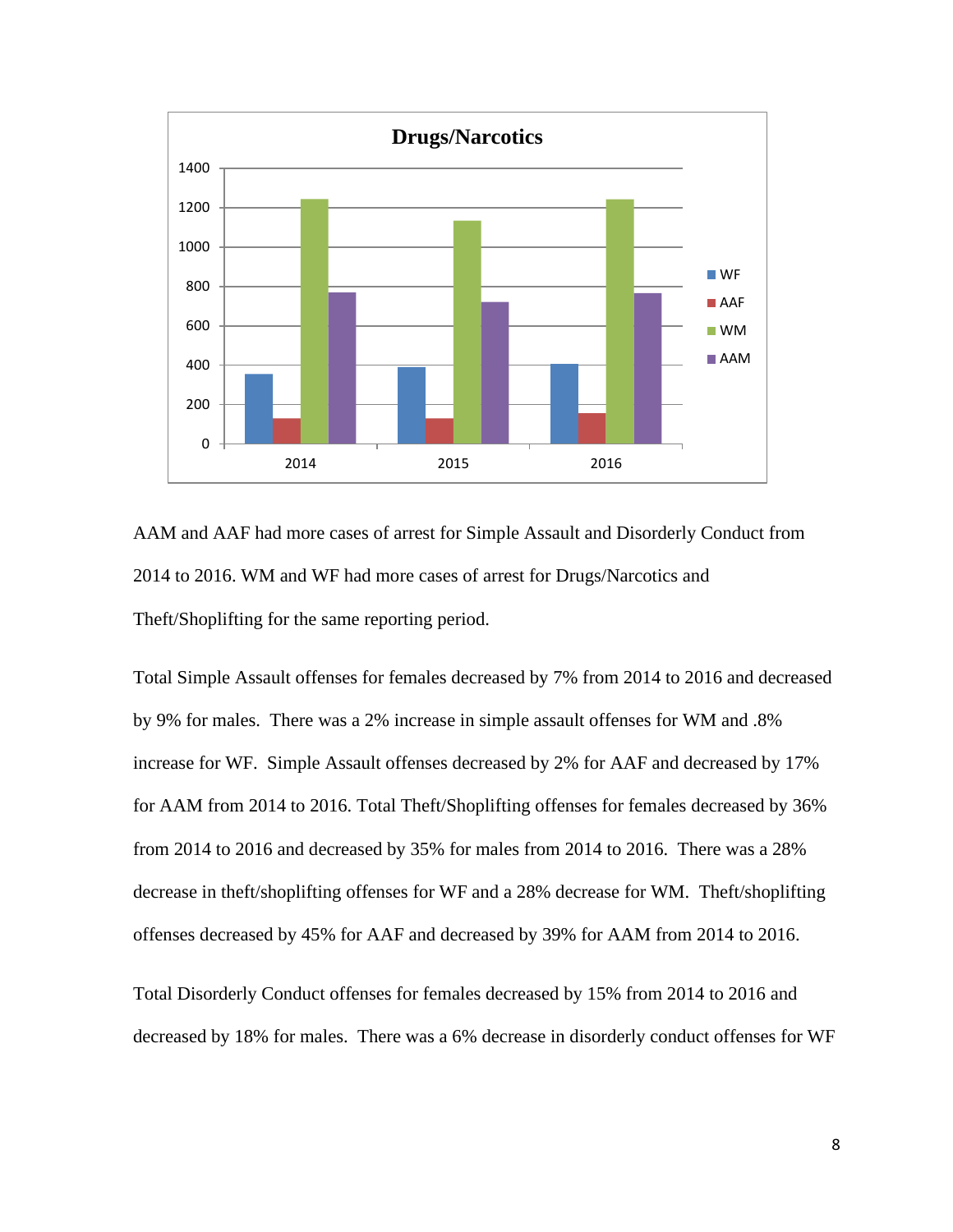and a 5% decrease for WM. Disorderly conduct offenses decreased by 18% for AAF and decreased by 24% for AAM from 2014 to 2016.

Total Drug/Narcotics offenses for females increased by 17% from 2014 to 2016 and decreased by 5% for males. There was a 14% increase in drugs/narcotics offenses for WF and a .2% increase for WM. Drugs/Narcotics offenses increased by 19% for AAF and .3% for AAM from years 2014 to 2016.

# **ii. Number and characteristics of juveniles referred to juvenile court, a probation agency, or special intake unit for a delinquent or status offense.**

The top five geographical regions and metropolitan areas in TN that referred youth to juvenile courts from 2014-2016 were Mid-Cumberland, East, Shelby/Memphis, Northeast and Davidson/Nashville. The top Referral Reasons by Class were Offenses against Persons, Offenses against Property, Illegal Conduct and Status Offenses.

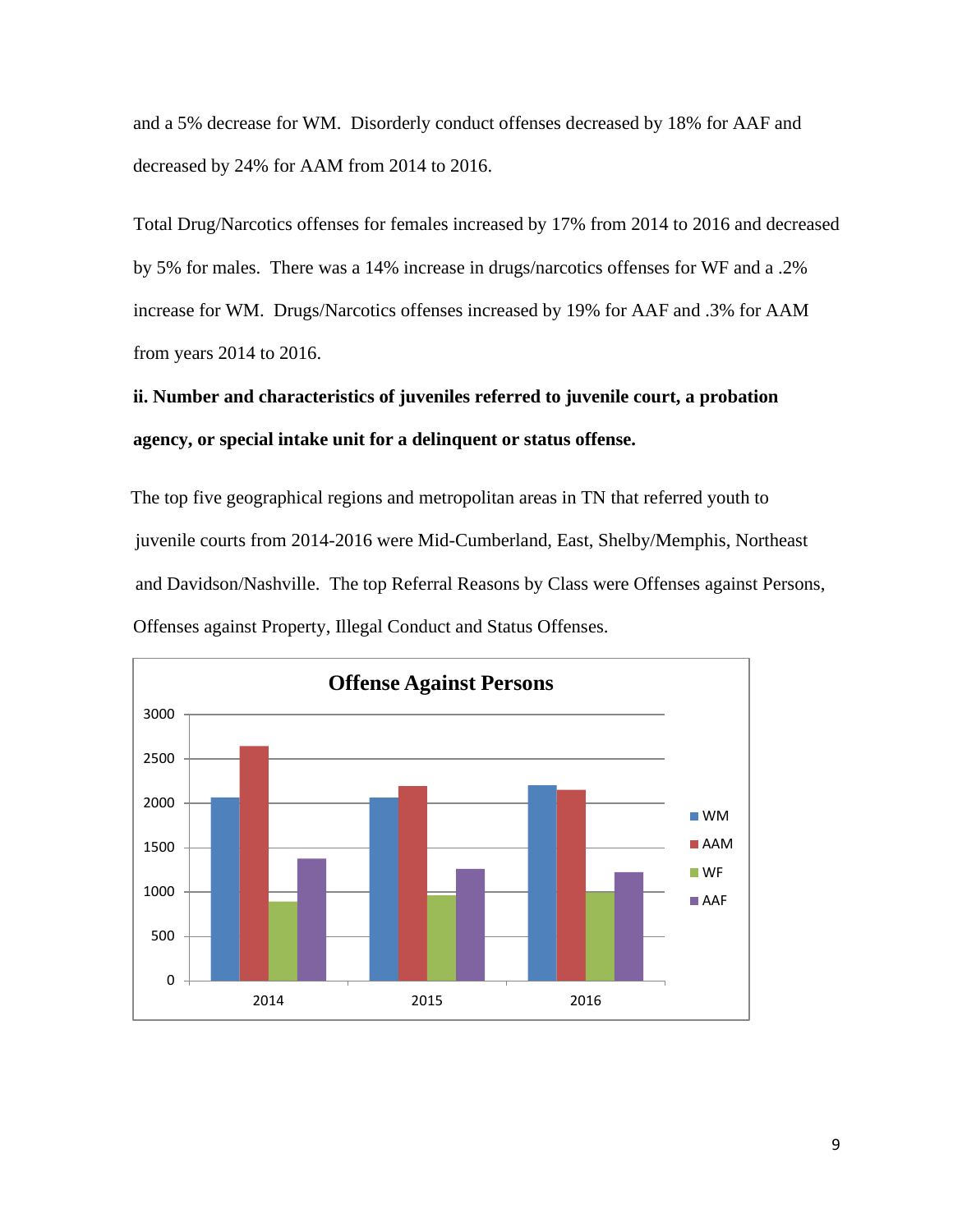

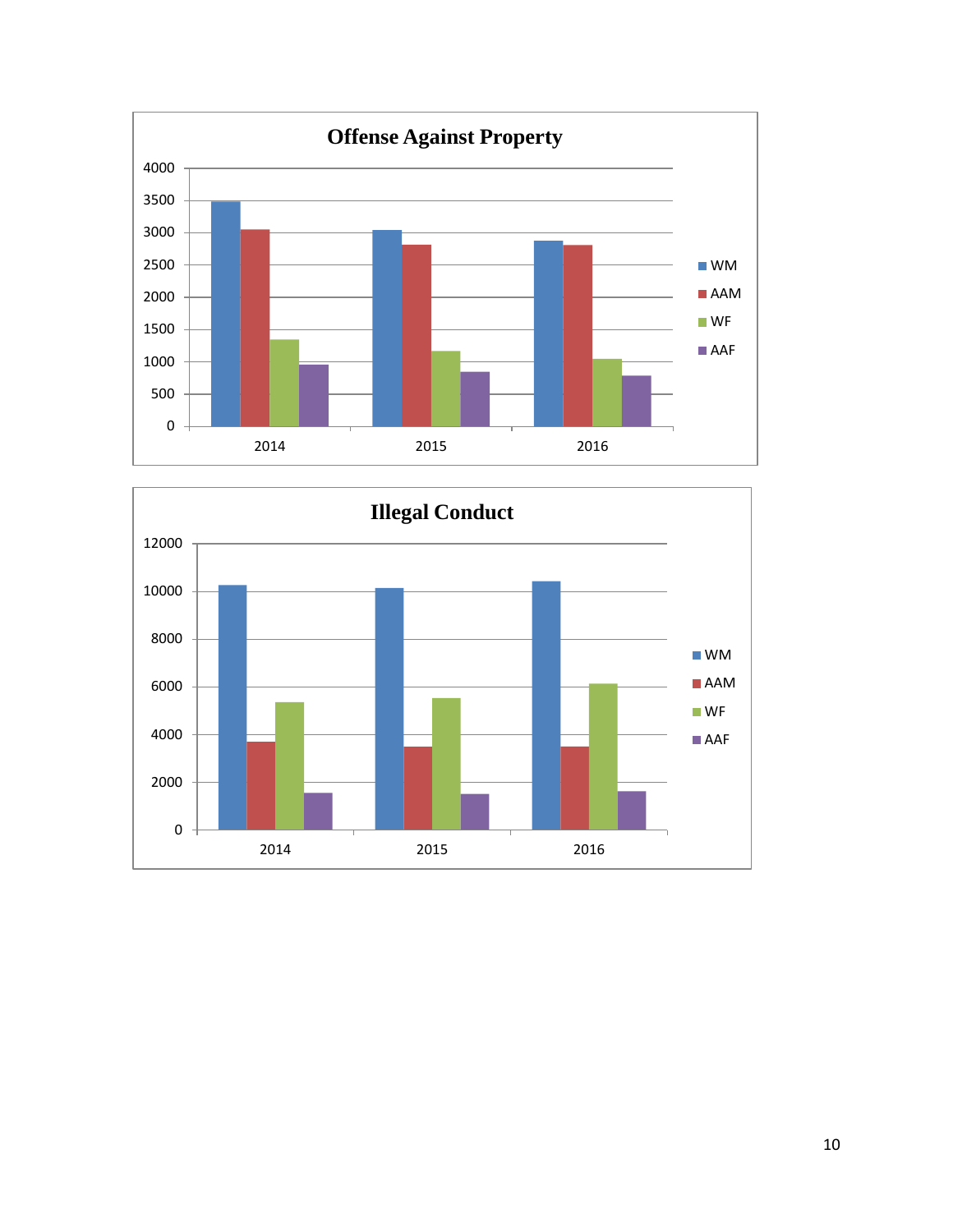

AOC reports from 2014 to 2016 show Offenses against Persons decreased by 4 percent, Offenses against Property decreased by 14 percent, Illegal Conduct referrals decreased by 2 percent and Status Offense referrals decreased by 4 percent from 2014 to 2015 and increased by 7 percent from 2015 to 2016.

Overall data trends regarding delinquent referrals to juvenile court decreased from 2014 to 2016 for Offense against Property with the top three offenses being theft of property, vandalism and burglary. WM and WF had a higher rate of referrals for Offense against Property than AAM and AAF. Offenses against Persons top three offenses were assault, aggravated assault and robbery. AAM and AAF had a higher rate of referral for Offense against Persons than WM and WF. Offenses for Illegal Conduct top three offenses were Traffic Violation, Contempt of Court and Violation of Probation. Referrals for Illegal Conduct increased overall by 14% for WF and showed a 5% decrease for AAM. According to AOC data trends from 2014 to 2016, the top three Status Offenses were Truancy, Unruly Behavior and In-State Runaway. The total status offense referrals increased by 18% for WM and 13%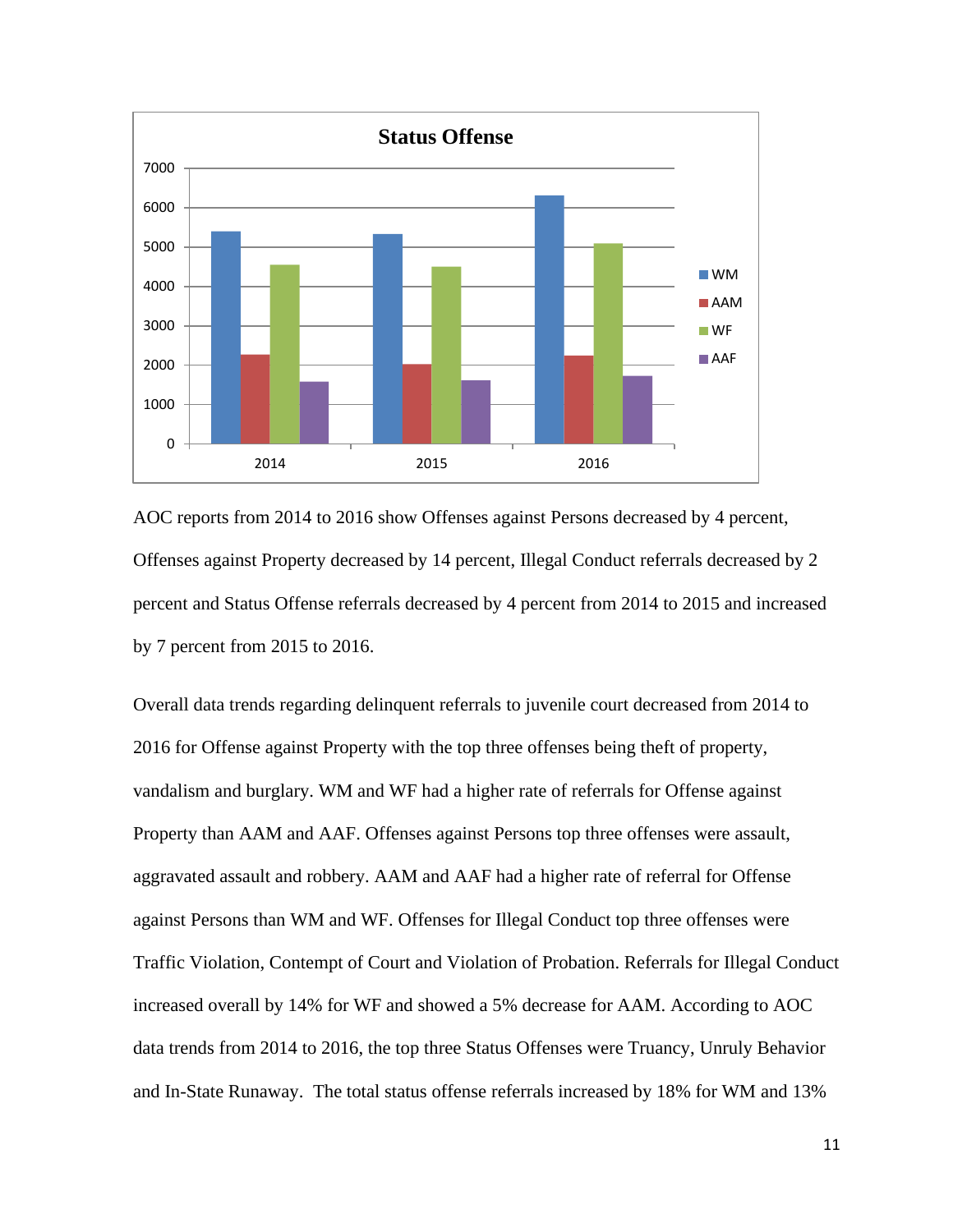for WF from 2014 to 2016 and increased by 10% for AAM and 7% for AAF. Due to the structure of the AOC database, age is not readily calculated.

# **iii. Number of cases handled informally (non-petitioned) and formally (petitioned) by gender, race and type of disposition.**

According to the AOC Juvenile Court Statistical Reports from 2014 to 2016, the top two dispositional categories for cases handled informally were Informal Adjustments and Pre-trial Diversions.

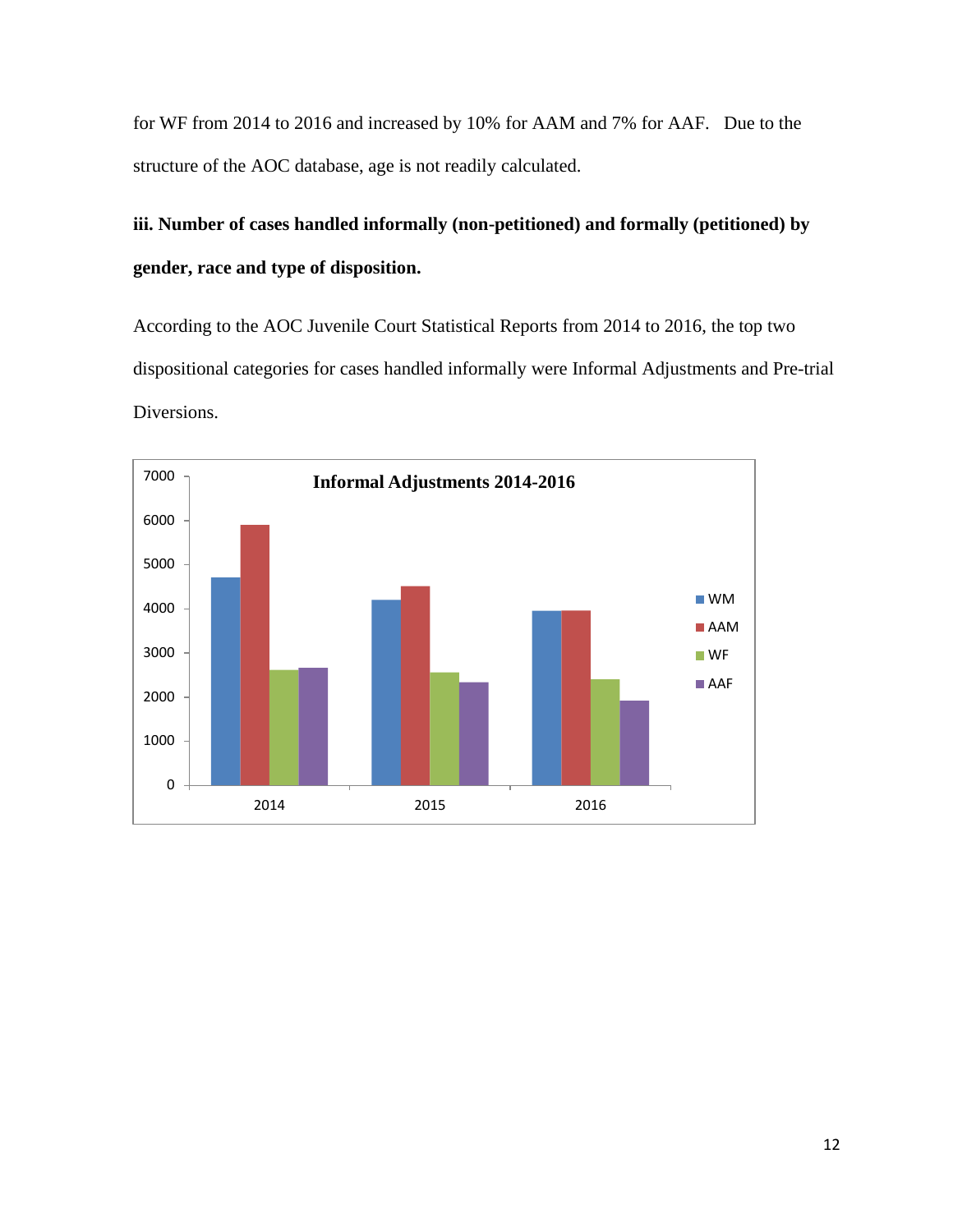

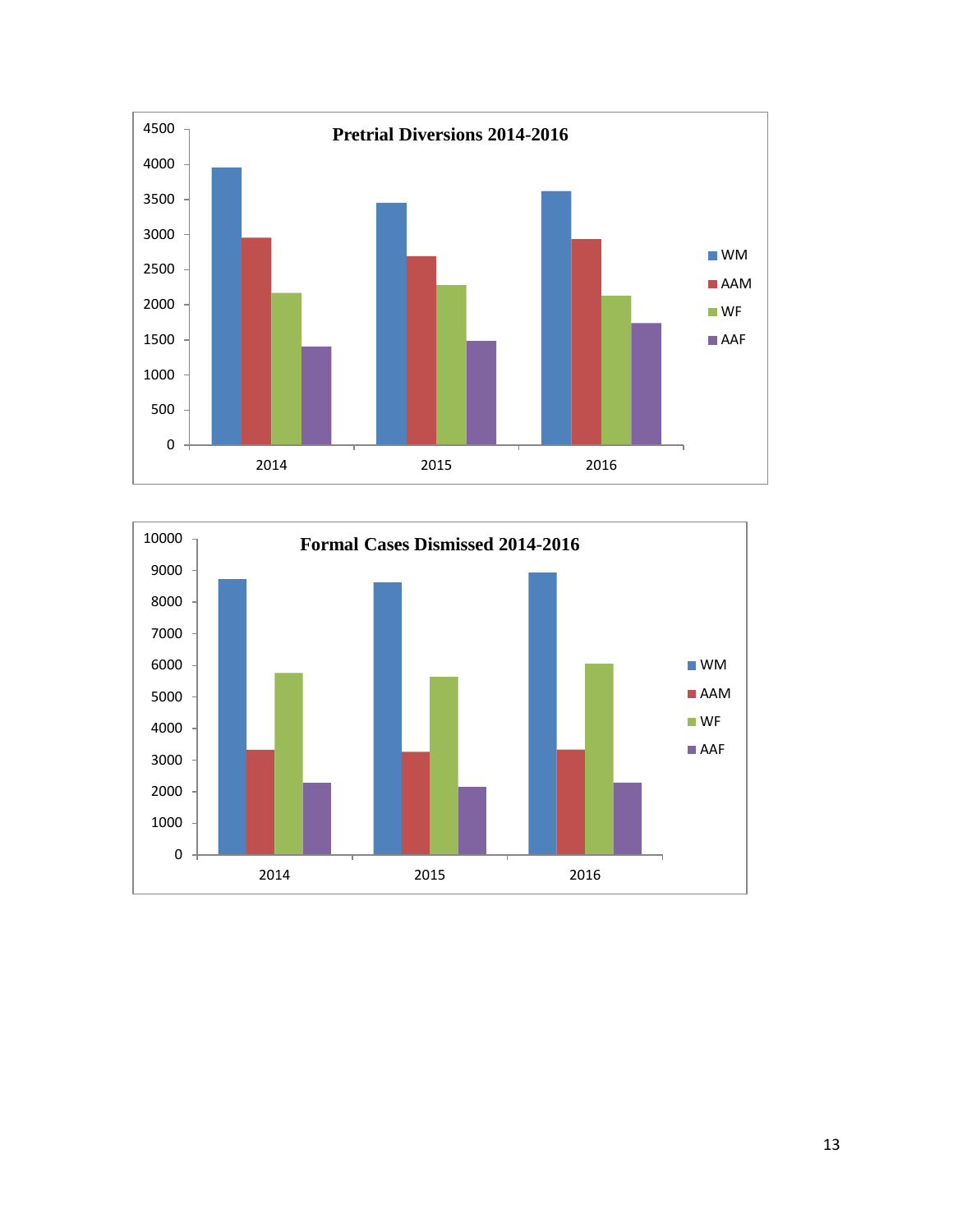



For years 2014 to 2016, there was an overall decrease in total cases handled by informal adjustments. WM and WF had more cases handled by pre-trial diversion from 2014 to 2016 than AAM and AAF. WM and WF had a 6% decrease in informal adjustments while AAM had a 12% decrease and AAF had a 17% decrease in cases handled by informal adjustment.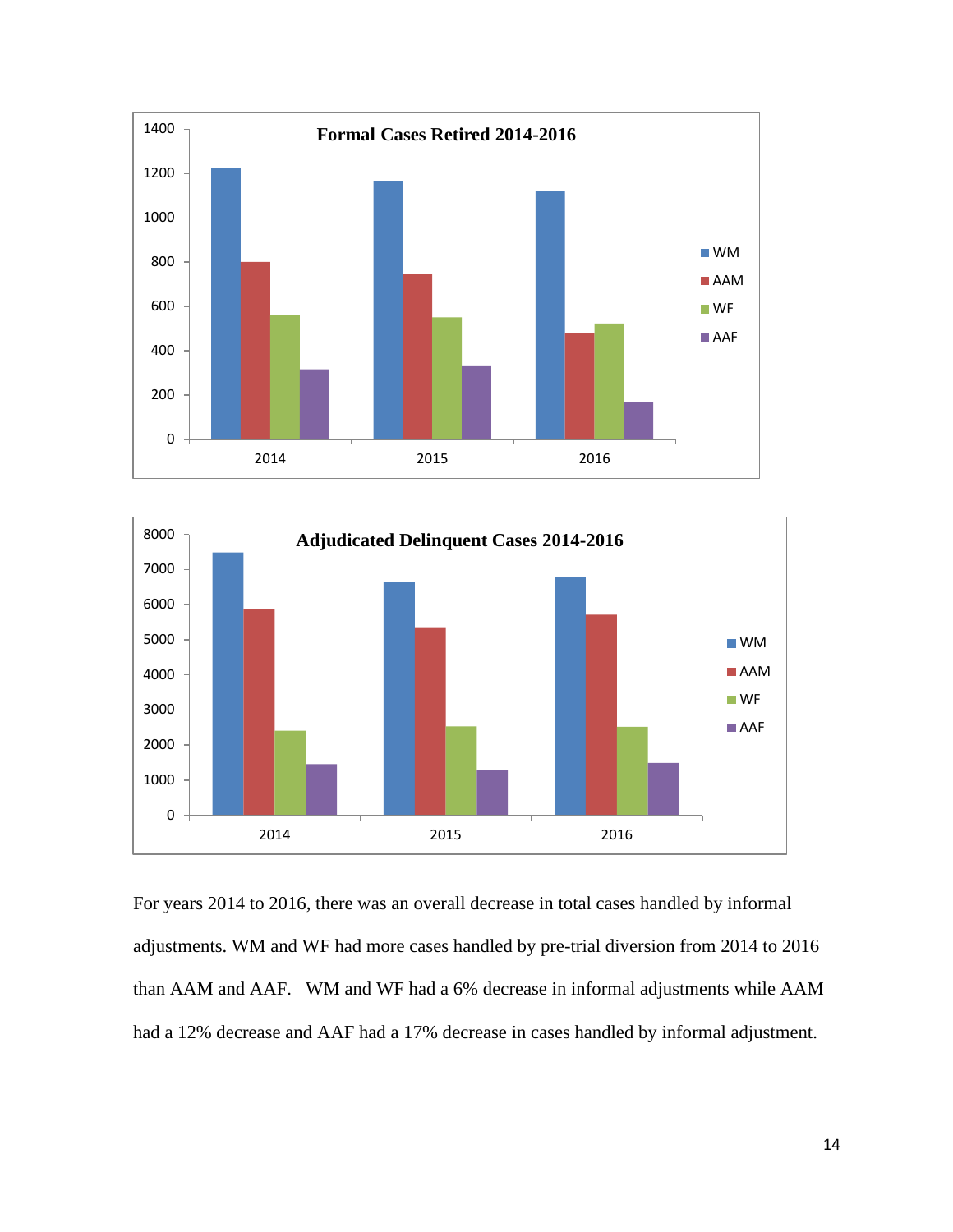The top two dispositions for cases handled formally were Dismissed and Retired. For years 2014 to 2016, WM and WF had more cases Dismissed and Retired than AAM and AAF.

**iv. Number of delinquent and status offenders admitted by gender and race to juvenile detention facilities and adult jails and lockups (if applicable)**

| 2014                        | <b>Juvenile Placement after Secure Detention</b><br><b>Hearing</b> |     |           |     |                |    |                     |
|-----------------------------|--------------------------------------------------------------------|-----|-----------|-----|----------------|----|---------------------|
|                             | <b>WM</b>                                                          | AAM | <b>OM</b> | WF  | AAF            | OF | Unknown<br>Race/Sex |
| Juvenile Detention Facility | 339                                                                | 469 | 31        | 120 | 114            | 13 | 14                  |
| Jail                        | 15                                                                 | 12  | 0         | 1   | $\overline{2}$ | 1  |                     |

| 2015                        | <b>Juvenile Placement after Secure Detention</b><br><b>Hearing</b> |     |                |           |     |    |                     |
|-----------------------------|--------------------------------------------------------------------|-----|----------------|-----------|-----|----|---------------------|
|                             | <b>WM</b>                                                          | AAM | 0 <sub>M</sub> | <b>WF</b> | AAF | OF | Unknown<br>Race/Sex |
| Juvenile Detention Facility | 339                                                                | 463 | 28             | 121       | 125 | 12 | 22                  |
| Jail                        | 3                                                                  | 9   | 0              | 1         | 0   |    | 0                   |

| 2016                        | <b>Juvenile Placement after Secure Detention</b><br><b>Hearing</b> |     |           |           |     |    |                     |
|-----------------------------|--------------------------------------------------------------------|-----|-----------|-----------|-----|----|---------------------|
|                             | <b>WM</b>                                                          | AAM | <b>OM</b> | <b>WF</b> | AAF | OF | Unknown<br>Race/Sex |
| Juvenile Detention Facility | 365                                                                | 456 | 33        | 154       | 103 | 11 | 27                  |
| Jail                        | 0                                                                  | 3   | 0         | 1         | 0   |    |                     |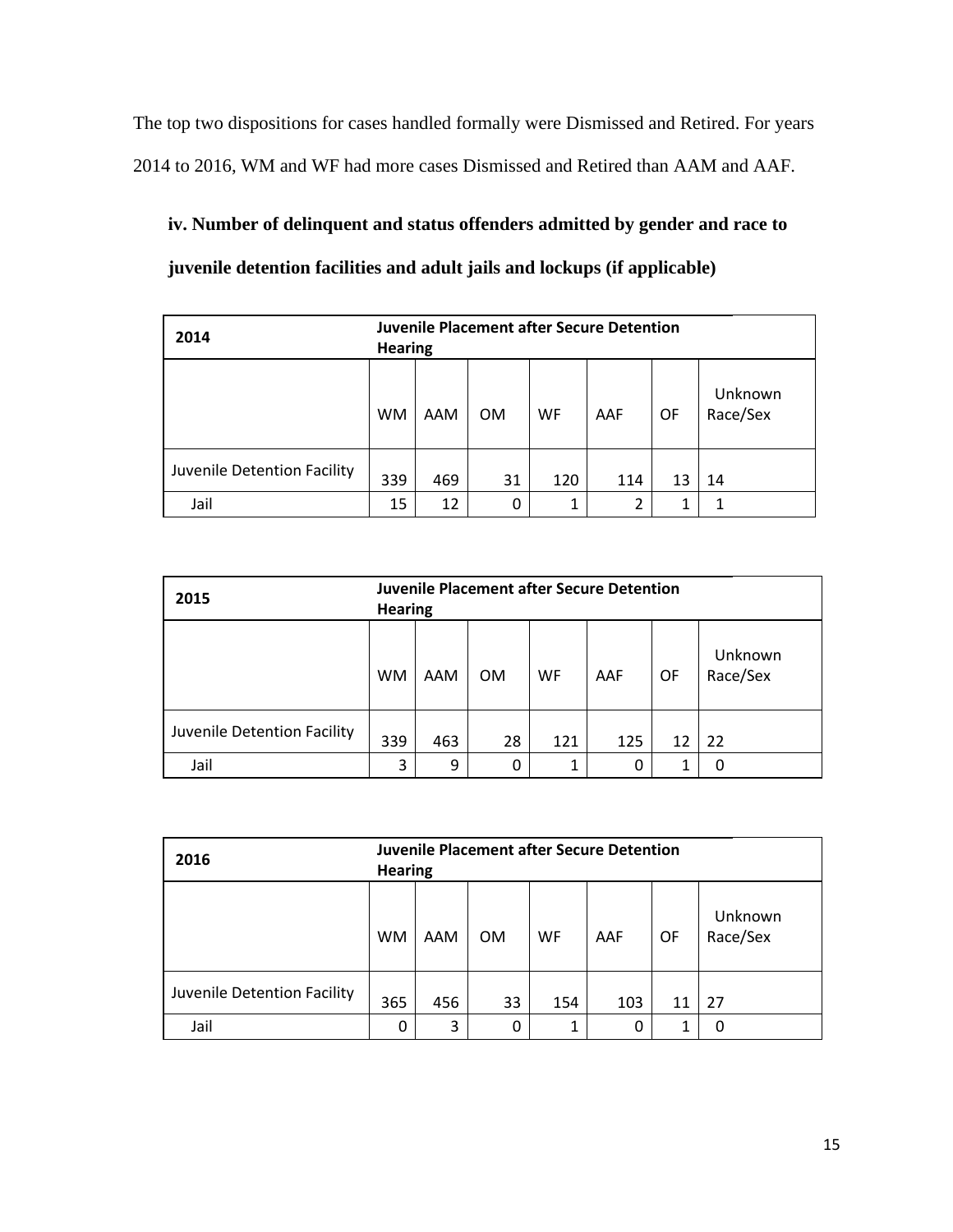African American youth, on average, are 29 percent of Tennessee's youth (0-17) population during 2014, 2015 and 2016. However, African American youth, on average, are 52 percent of the juveniles placed in a juvenile detention facility after a secure detention hearing. While there was an 84 percent decrease from 2014-2016 of youth placed in adult jails after a secure detention hearing, African American youth, on average, were 51 percent of the youth placed in adult jails after a secure detention hearing from 2014 through 2016.

# **v. Data related to availability of mental health services for youth in the juvenile justice system and prevention and treatment services in rural areas.**

T.C.A. § 37-1-128(e) grants juvenile courts the authority to order mental health evaluations by an evaluator designated by the Commissioner of the Tennessee Department of Mental Health and Substance Abuse Services (TDMHSAS). While evaluations ordered for adult criminal defendants are limited strictly to competency to stand trial and/or mental capacity at the time of the offense, juvenile court-ordered evaluations are much broader in nature. These evaluations address whether the juvenile is mentally ill and/or developmentally disabled, what, if any, treatment is recommended, whether or not the juvenile meets commitment criteria, and legal questions such as competency to stand trial. In June of 2009, T.C.A. § 37-1-128(e) was amended to require that all evaluations be ordered on an outpatient basis first, and only ordered inpatient if the outpatient evaluator recommended inpatient evaluation. T.C.A. § 37-1-150 was amended to clarify that the city or county would be responsible for the cost of inpatient evaluations. The frequency of inpatient evaluations declined precipitously while juvenile courts have gradually increased the use of outpatient evaluations.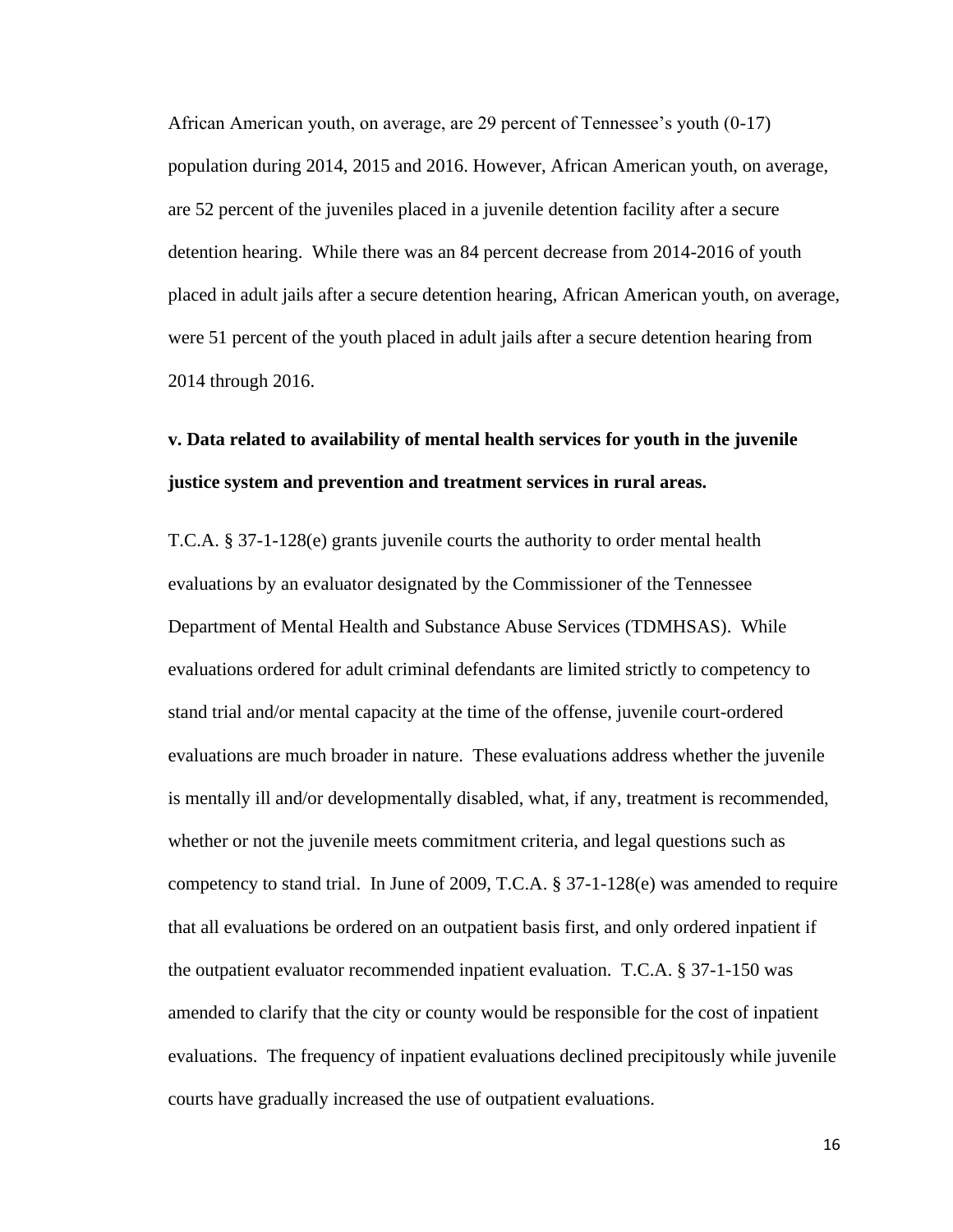

TDMHSAS and the Administrative Office of the Courts (AOC) were awarded a grant to implement a process of conducting mental health and substance abuse screenings on youth referred to juvenile courts as unruly or delinquent. The project was intended to improve access to mental health and substance abuse services for youth in juvenile court, increasing the opportunities for diversion from the juvenile justice system and reducing recidivism. The project trains juvenile court staff, typically the courts' youth service officers (YSOs), to complete a 33-item juvenile justice screening version of the Child and Adolescent Needs and Strengths inventory (JJ-CANS) on youth at the point of intake into juvenile court for youth alleged to be unruly or delinquent. The JJ-CANS is an evidencebased screening practice on which each individual item identifies a need and the screener rates the level of urgency on a four-point scale (0-3) for an action to address the need from "none" to "immediate." Youth who appear to need mental health, substance abuse, or family services (including crisis services) are then referred by the Department of Children's Services (DCS) court liaisons to locally available services. By July 1, 2016, 20 juvenile courts had implemented the use of the JJ-CANS. There were 1,531 screenings conducted between July 1, 2016 and June 30, 2017, for a total of 8,476 screenings conducted since October 2010.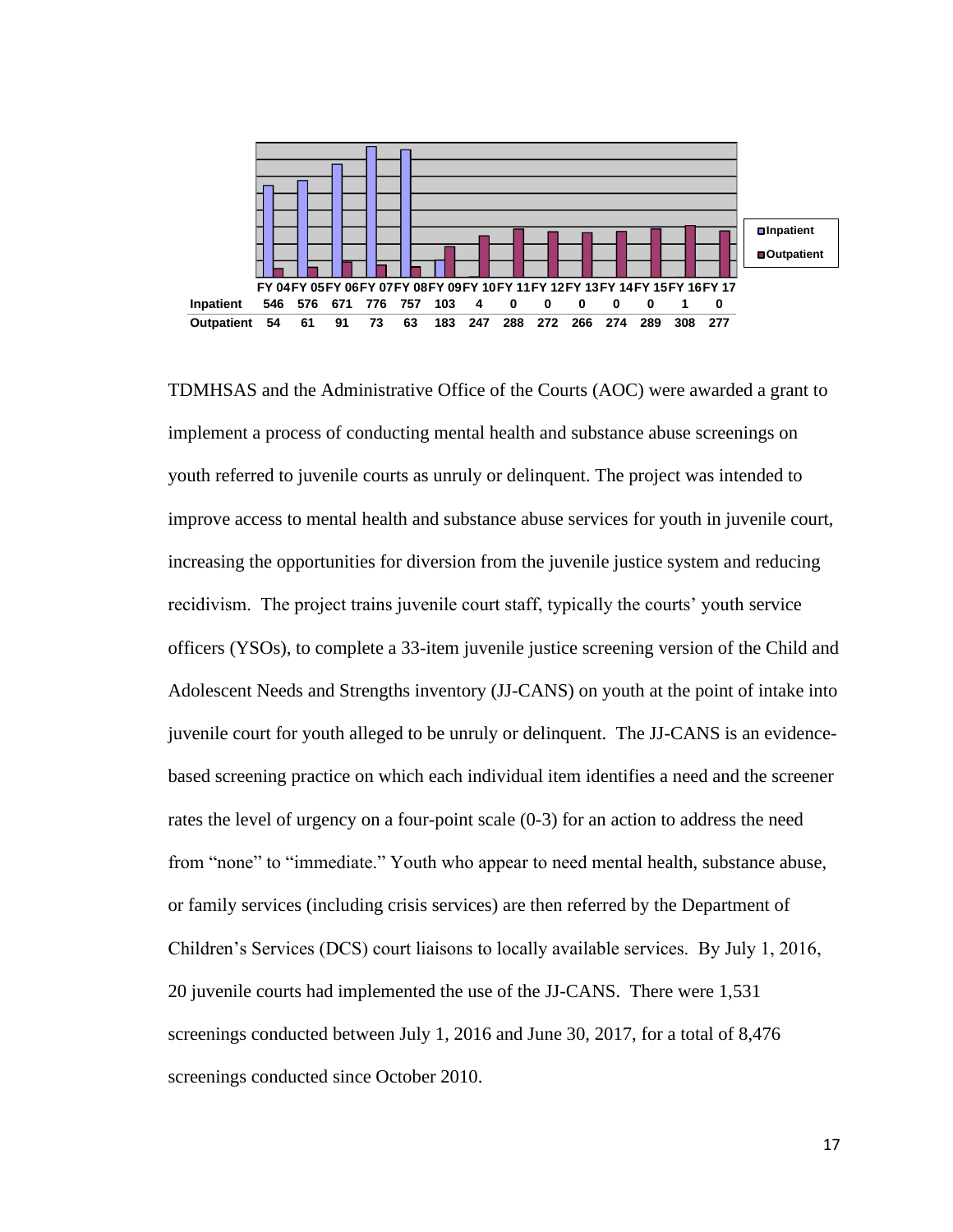Juvenile Court of Metro Nashville and Davidson County Detention Center has an Education Department staffed by a Principal, three full time regular education teachers, one full time special education teacher and two teacher's aides. Individuals attend school six hours per day. All grades received in detention are transferable to Metro Nashville Schools. GED preparation courses are also available. Also, the Detention Center School is an approved school through the Tennessee State Board of Education. Shelby County Juvenile Court in Memphis, Tennessee partners with Shelby County Schools providing the Hope Academy Juvenile Education program to students in grades 6-12. Academic instruction is provided in Math, Communicative Arts, Science/Social Studies, Special Education and Character Education. Rutherford County Juvenile Detention Center (RCJDC) is a short-term facility housing youth aging from 8-18, with an average length of stay of eight days. RCJDC currently provides and implements a basic education program for facility youth ensuring each student receives grade level and subject specific assignments from their home/local schools. Every student has access to credit-bearing coursework and all available courses that lead to a regular high school diploma and/or grade promotion.

### **vi. Trend data relevant to delinquency prevention programming**

There was a 13 percent decrease in total juvenile arrest from 2014 to 2016. There was a decrease in total male and female arrests. AAM and AAF had more arrest for Simple Assault and Disorderly Conduct than WM and WF. WM and WF had more cases of arrest for Drugs/Narcotics and Theft/Shoplifting than AAM and AAF for the same reporting period. Total Drug/Narcotics offenses increased for females by 17 percent from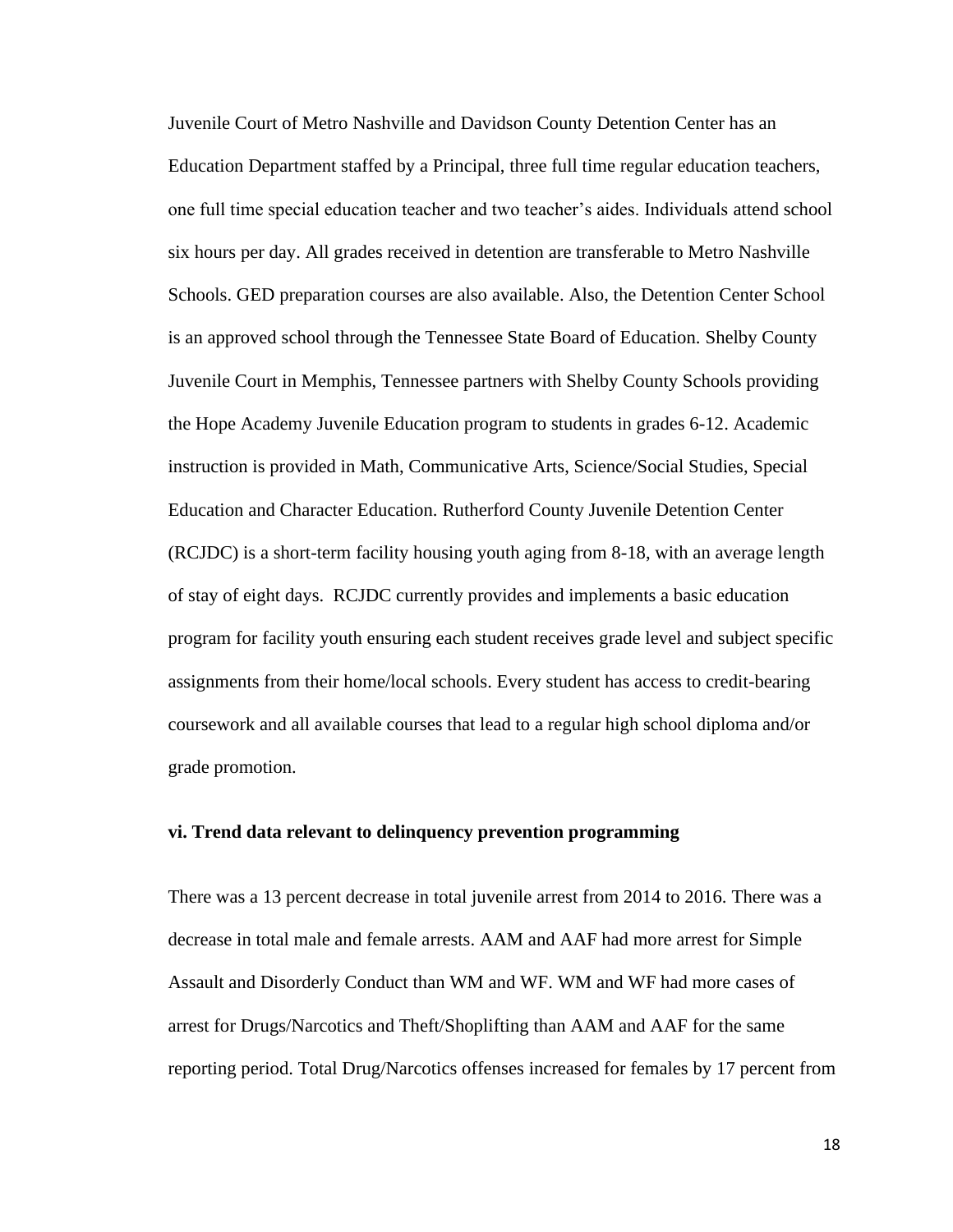2014 to 2016. In February 2018, a youth survey was sent to the Juvenile Detention facilities in Tennessee to be completed by youth being detained. Responses from the youth survey distributed list Violation of Probation as the top offense that led to youth involvement with the system with Assault (including aggravated and aggravated with a deadly weapon) as the second top offense. Drugs, alcohol and tobacco were listed as the biggest problem facing youth in the community and as the main challenge to getting back on track. African American youth, on average, are 29 percent of Tennessee's youth (0- 17) population during 2014, 2015 and 2016. However, African American youth, on average, are 52 percent of the juveniles placed in a juvenile detention facility after a secure detention hearing. Youth also reported the need for more mental health and alcohol and drug abuse services.

**b. Goals and Objectives** (The goals of the plan are linked to the analysis of juvenile delinquency problems and needs and from responses of the youth survey administered. The goals are listed in order of priority)

### PROGRAM AREA - CODE AND TITLE

#23 - Planning and Administration

#### Program Goals

- To maintain compliance with the core requirements of the JJRA
- To administer the distribution of funds statewide
- Travel costs to Office of Juvenile Justice and Delinquency Prevention (OJJDP) and Coalition for Juvenile Justice (CJJ) national conferences

#### Program Objectives

• Update Title II plan and submit by April 13, 2020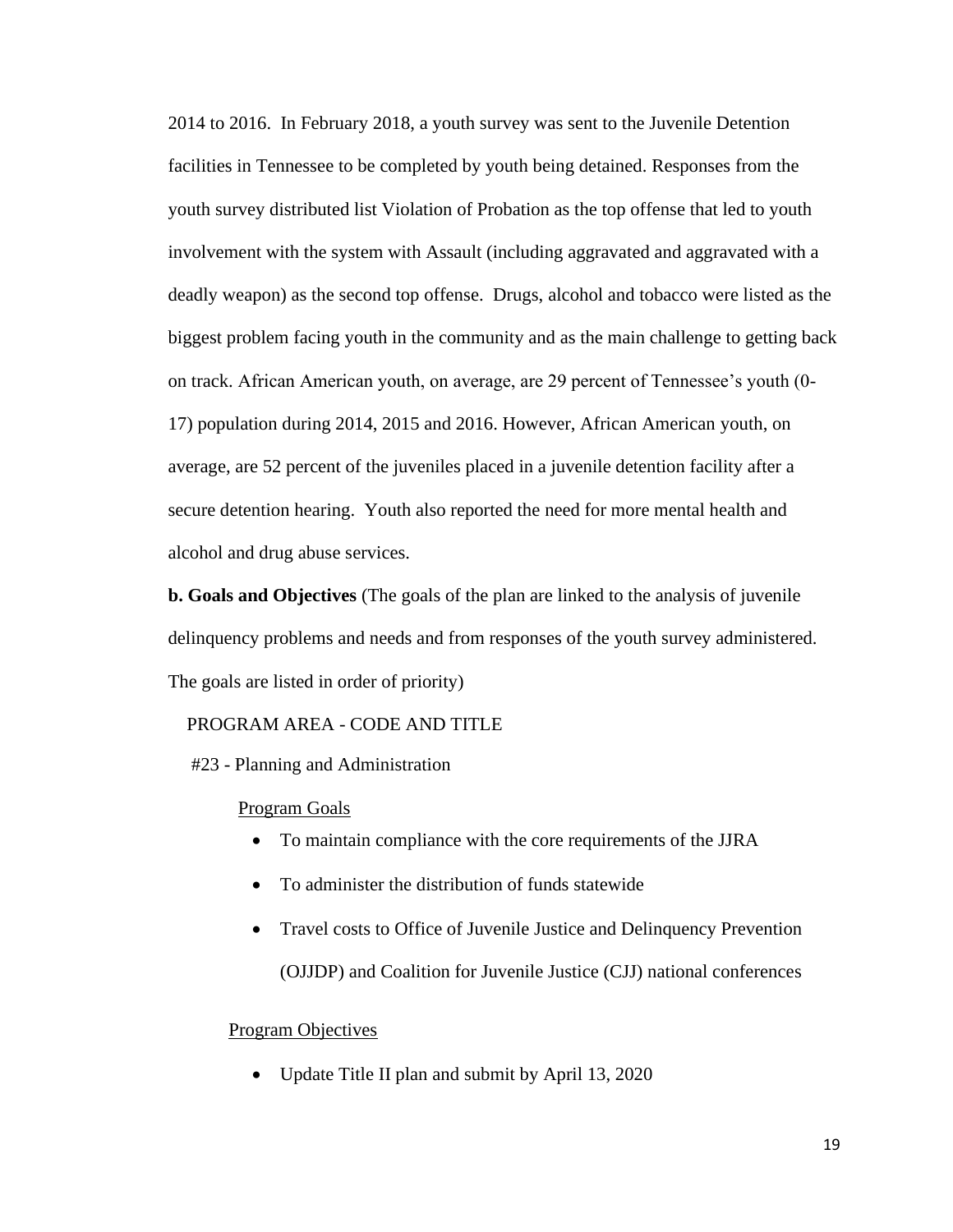- Approve and fund programs by October 1, 2020 in the areas of Delinquency Prevention, Substance and Alcohol Abuse, Systems Improvement and Racial and Ethnic Disparities (RED)
- Attend the CJJ national conference in June 2020 to discuss the importance of improving and supporting our juvenile justice system

The planning and administrative costs covers the salaries of the Deputy Executive Director and two Juvenile Justice Specialist, travel costs for JJ staff and SAG members to attend required OJJDP and CJJ trainings, monitoring of detention facilities, jails, lockups, police precincts, the YDC and to conduct grantee site visits.

### PROGRAM AREA - CODE AND TITLE

#31 – State Advisory Group Allocations

### Program Goals

- To participate in the development of and review of the state's three year plan update
- Educate the SAG regarding national, state and local juvenile justice issues and ways to improve the system
- Review, score and make determinations on Federal Formula grants and annually review effectiveness of funded programs

### Program Objectives

The SAG will review the state's draft three-year plan update by April 8,

2020 and make further recommendations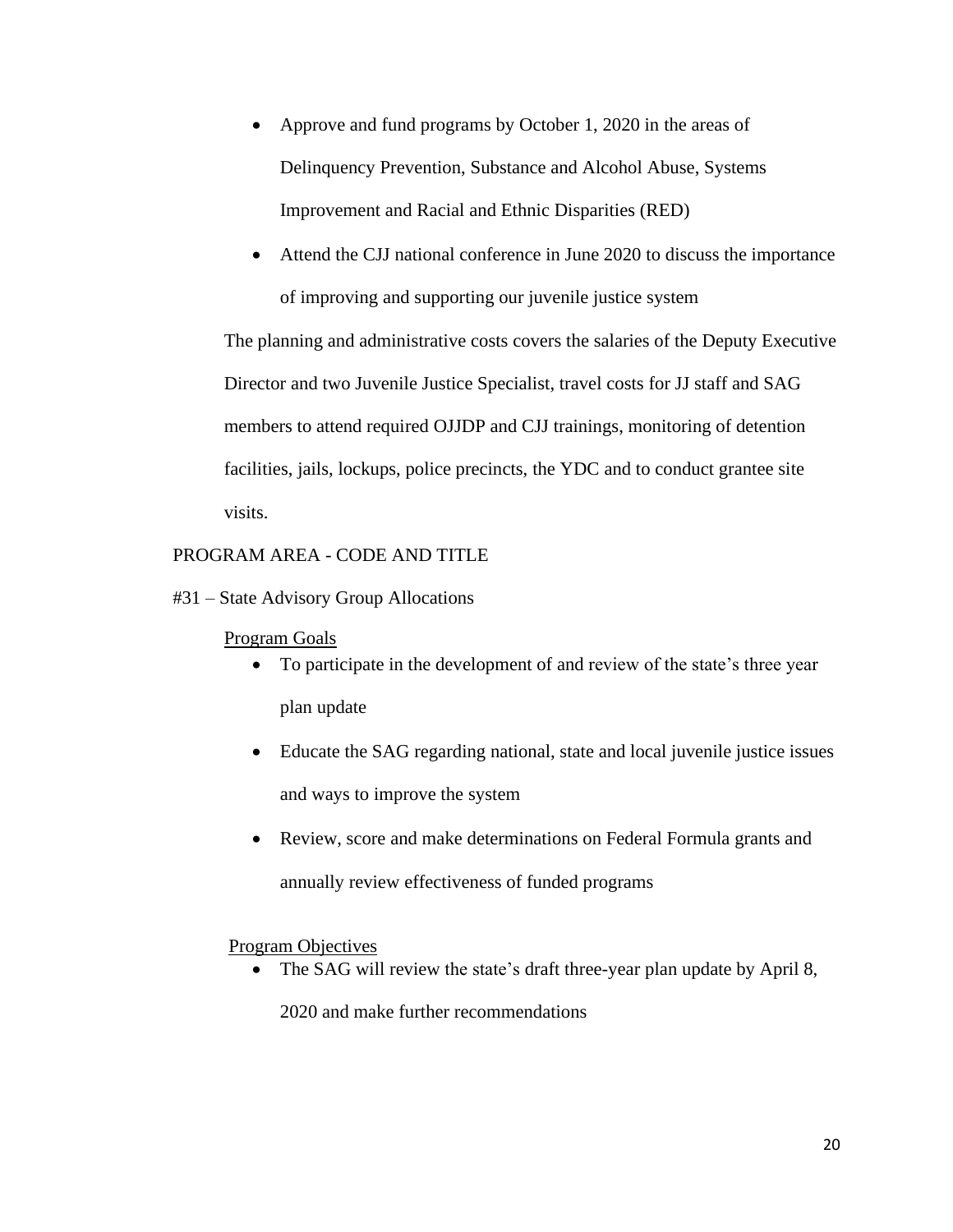• Approve and award funding to programs in the areas of Delinquency Prevention, Substance and Alcohol Abuse, Systems Improvement and RED by October 1, 2020

The SAG is responsible for advising and approving the updated Three-Year Plan and the distribution of federal grant funds throughout the state. The Grant Review Committee is comprised of SAG members. Grants are reviewed, scored and award determinations are made by the Grant Review Committee prior to recommendations to the full commission. SAG members attend annual OJJDP and/or CJJ conferences gaining a wealth of knowledge about issues of youth in the juvenile justice system.

### PROGRAM AREA - CODE AND TITLE

#### #06 – Compliance Monitoring

#### Program Goal

• Maintain compliance with the core requirements of the JJDP Act

#### Program Objectives

- Monitor juvenile justice facilities, YDC and jails by October 1, 2020
- Maintain compliance with DSO violations by October 1, 2020
- Maintain compliance with Separation violations by October 1, 2020

Juvenile Justice staff and Regional coordinators monitor detention facilities, the YDCs, THRs and jails to ensure compliance with the core requirements of the JJDP Act. As a result of diligent monitoring, Tennessee remains in compliance with the core requirements.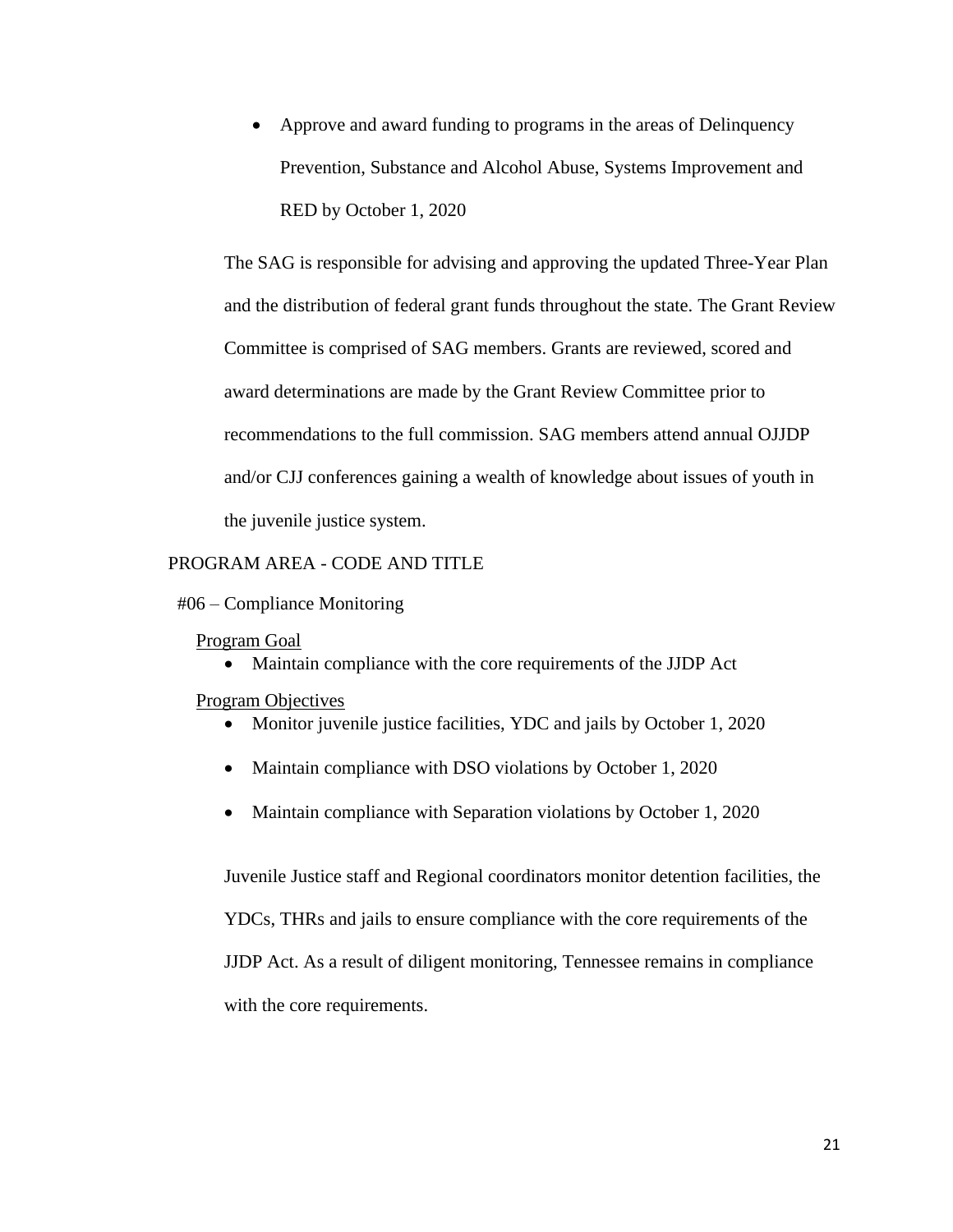# PROGRAM AREA - CODE AND TITLE

#17 – Jail Removal

### Program Goals

• Maintain compliance with jail removal violations

### Program Objectives

• Distribute reimbursement account funds to counties without a

detention facility by June 30, 2020

Juvenile Justice staff and Regional field staff monitor detention centers, YDC, THRs and jails to ensure compliance with the core requirements. As a result of diligent monitoring, Tennessee remains in compliance with the jail removal requirement. Reimbursement funds are used to provide financial assistance in rural counties where there are no detention facilities or alternative juvenile placements.

# PROGRAM AREA - CODE AND TITLE

### #09-Delinquency Prevention

### Program Goals

• Award funds to programs to prevent juvenile delinquency

### Program Objective

• Allocate Federal Formula Grant funds to address Delinquency Prevention and support intervention efforts/programs, especially in the rural areas by October

1, 2020

Funds will be awarded to address and support intervention efforts/programs in both rural and urban areas. JJ staff and the Grant Review Committee take into account geographical location of all proposals submitted.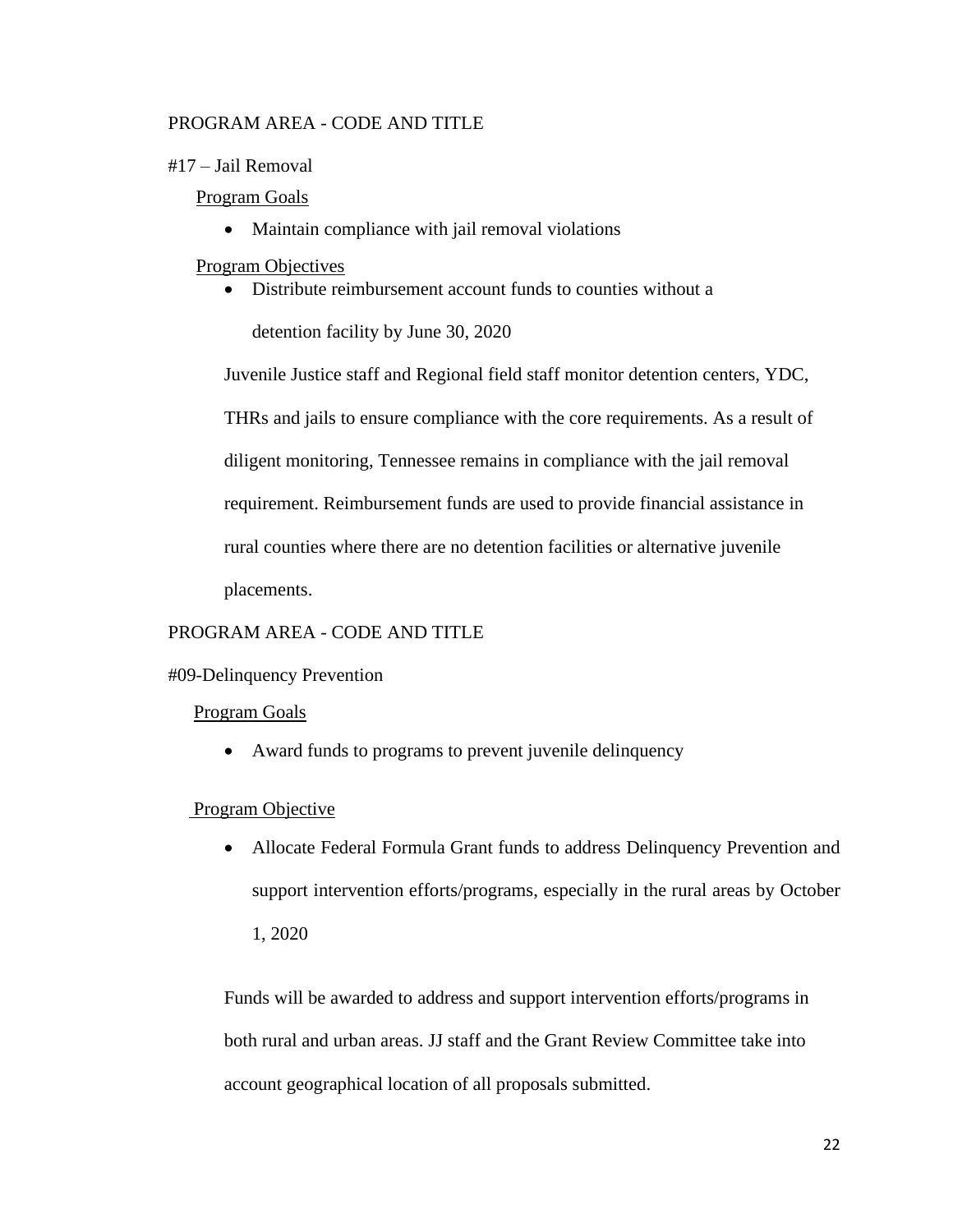# PROGRAM AREA - CODE AND TITLE

# #10 – Racial and Ethnic Disparities (RED)

# Program Goals

• To maintain compliance with the core requirements of the JJDP Act.

# Program Objective

• Allocate Federal Formula Grant funds to address RED reduction activities by October 1, 2020

On a statewide level, children of color are "arrested" at rates significantly higher than Caucasians. TCCY continues to make efforts to address RED and meet with task forces to provide technical assistance.

# PROGRAM AREA - CODE AND TITLE

#19-Juvenile Justice System Improvements

# Program Goals

• Award funds to programs addressing Juvenile Justice System Improvement

# Program Objective

• Allocate Federal Formula Grant funds to support Juvenile Justice System Improvement efforts by October 1, 2020

Funds will be awarded to programs to examine issues or improve practices,

policies or procedures on a system wide basis.

# PROGRAM AREA - CODE AND TITLE

#32 Substance and Alcohol Abuse

### Program Goals

• Award funds to programs addressing the use and abuse of alcohol and drugs. Program Objective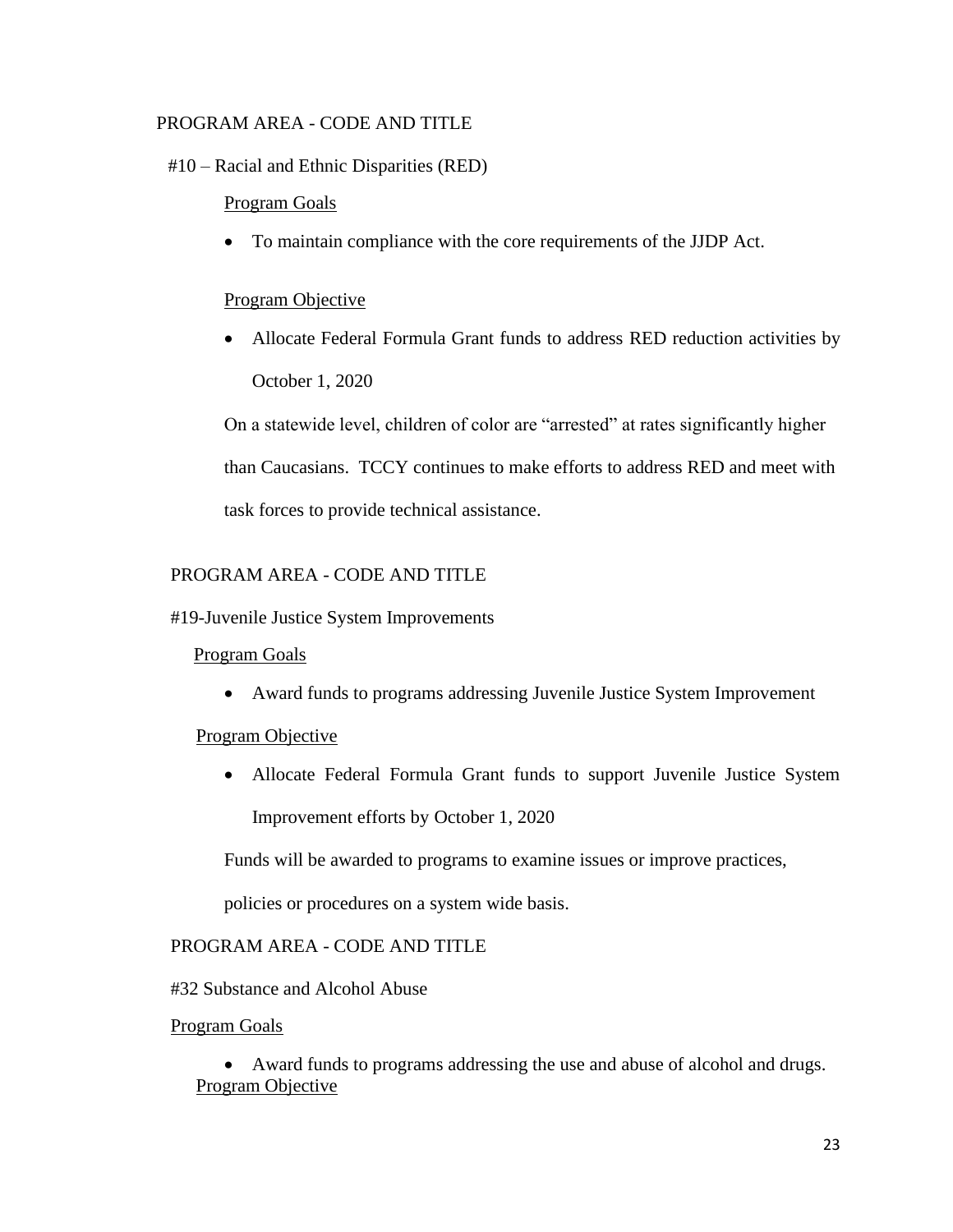• Allocate Federal Formula Grant funds to support initiatives to reduce substance use and abuse by October 1, 2020

Funds will be awarded to prevention and treatment programs or other initiatives to address the use and abuse of illegal and other drugs and the use and abuse of alcohol.

### **C. Implementation (Activities and Services) to attain goals and objectives**

#### Activities and Services Planned (P & A)

The juvenile justice staff functions as a unit within TCCY. JJ staff has the responsibility to develop a youth crime analysis and the three-year plan, administer formula grant funds, and monitor jails and detention facilities for compliance with the JJRA. No other agency in the state provides these services. JJ staff will participate in grant reviews and assist the Grant Review Committee as needed and provide technical assistance and grant orientation training for grantees to understand program requirements. JJ staff attends trainings to enhance skills and maintains contact with the assigned OJJDP program manager for technical assistance as needed.

### Activities and Services Planned (SAG)

The SAG is responsible for review and approval of the development of the Three-Year Plan and updates and the distribution of federal formula grant funds statewide. Title II funds provide opportunities for SAG members to attend conferences, on-site monitoring visits, regional council meetings, visits with legislatures and attend legislative hearings. SAG members attend quarterly TCCY commission meetings to assist in strategic planning and stay abreast of juvenile justice issues.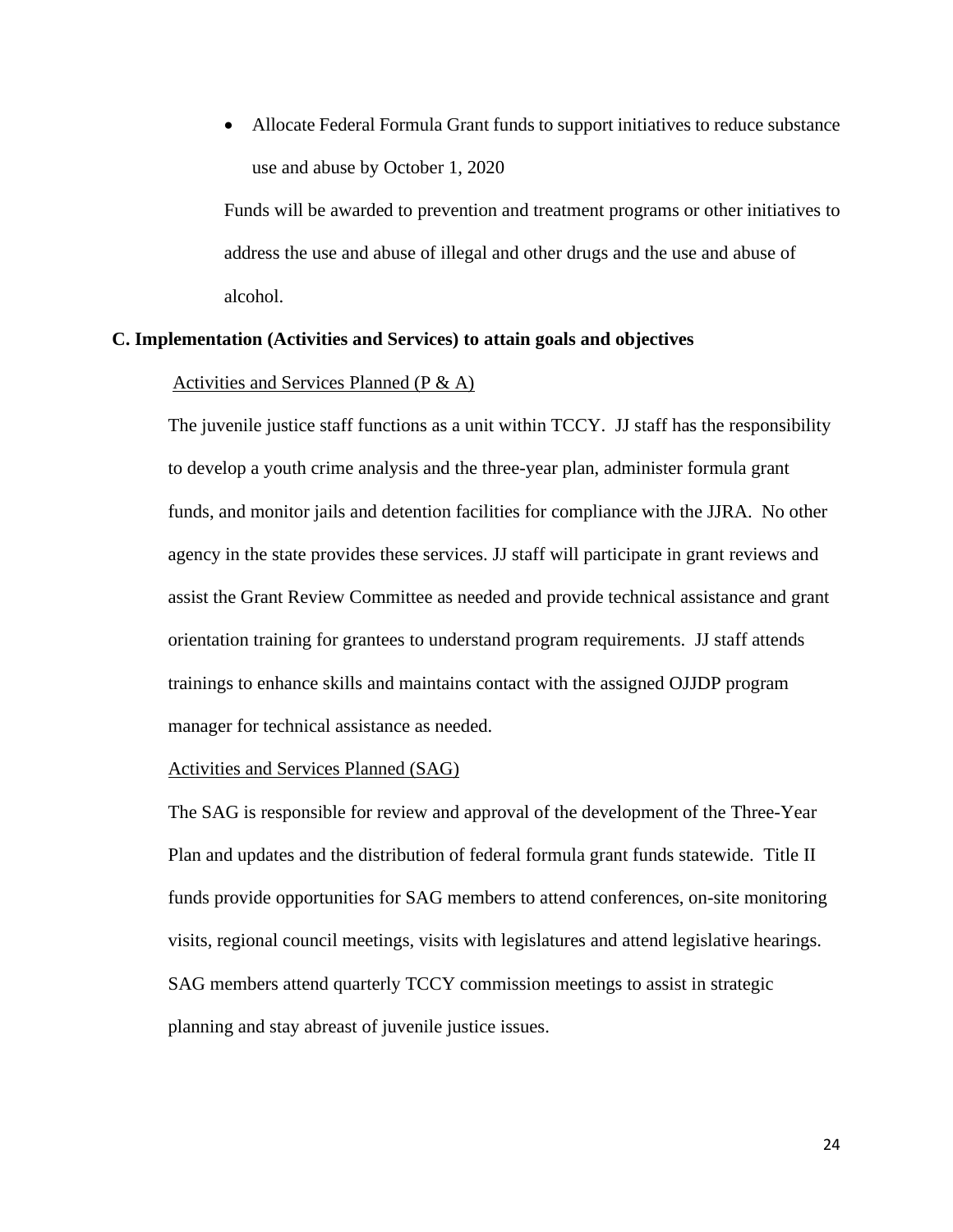#### Activities and Services Planned (Compliance Monitoring)

TCCY currently has 11 staff members responsible for compliance monitoring of adult jails, YDC and detention facilities. Detention monitoring reports are submitted to the TCCY compliance monitor. The annual compliance monitoring report is submitted timely to OJJDP. Violation letters are sent to juvenile court judges and detention staff when a violation occurs. TCCY staff provides technical assistance and regular updates on compliance monitoring issues as needed.

#### Activities and Services Planned (Jail Removal)

TCCY allocates funds to reimburse counties without detention facilities for costs incurred in seeking alternatives to adult jail placements. These funds help keep Tennessee in compliance with the jail removal core requirement of the JJDP Act. Costs that are reimbursed consist of attendant and foster/shelter care, emergency transportation of youth to detention facilities in other counties and temporary holding resources. TN does not use the Rural Removal Exception rule.

#### Activities and Services Planned (Delinquency Prevention)

TCCY will fund projects that address delinquency prevention. Projects will include services for youth in rural TN who are at risk of delinquent behavior or involved with the juvenile justice system. TCCY staffs and coordinates nine regional councils that provide organizational structure for statewide networking on behalf of children and families, including the rural areas of TN. The councils address the needs of children and families at the regional level and offer local-level feedback to SAG members. TCCY coordinators have offices in each region, provide staff support to the councils and work to make information available pertaining to services and events of interest to advocates and other interested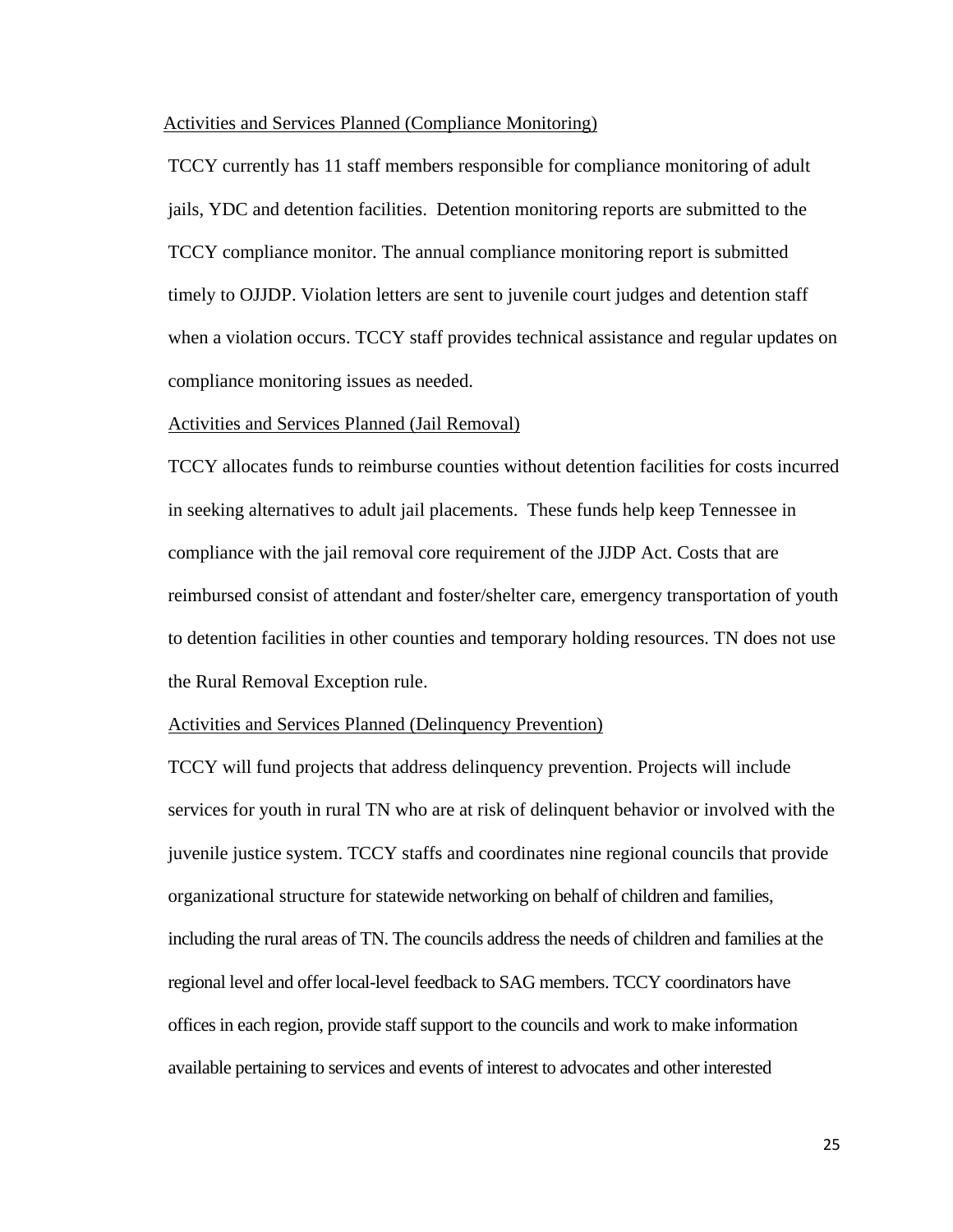community providers. Grantees are expected to maintain contact with TCCY regional council's in their area and to participate in council activities. Staff will also monitor programs and provide technical assistance as needed to ensure compliance with contract requirements.

#### Activities and Services Planned (RED)

TCCY will request and begin to collect and evaluate juvenile court data from the AOC and other sources. We will continue to support RED task forces in the development and implementation of evidence-informed and evidence-based strategies to address minority overrepresentation at the local level. TCCY will support local RED initiatives to educate communities on RED issues and encourage creative dispositions redirecting children to community-based services when appropriate instead of confinement. The TCCY RED Coordinator will continuously monitor progress of local task forces.

Activities and Services Planned (Juvenile Justice System Improvement)

TCCY will fund projects and other initiatives to examine issues of improve practices on a system wide basis as it relates to juvenile justice youth. Staff will also monitor programs and provide technical assistance as needed to ensure compliance with contract requirements.

#### Activities and Services Planned (Substance Abuse and Alcohol Abuse)

TCCY will fund prevention and treatment projects and other initiatives to address the use and abuse of illegal and other prescription and non-prescription drugs and the use and abuse of alcohol in both rural and urban areas. Staff will monitor programs and provide technical assistance as needed to ensure compliance with contract requirements.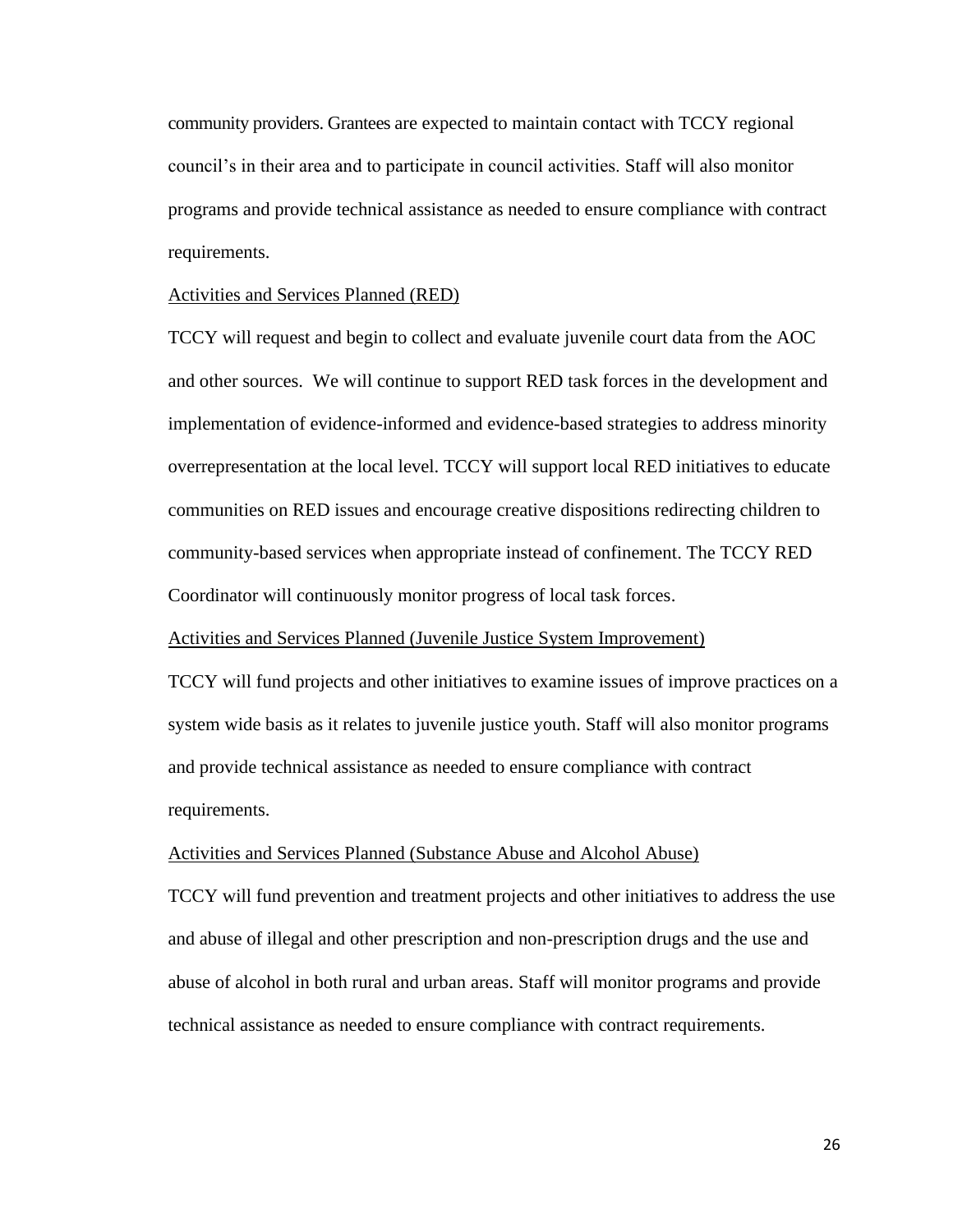#### **Population-specific plans**

#### Gender Specific Services

A variety of schools and public agencies in TN are providing gender specific programs to empower both males and females to reach their full potential through educational programs, mentoring, counseling and community activities. Many of these agencies work collaboratively with juvenile courts, detention facilities, foster care agencies, at-risk youth programs and DCS. A few gender specific programs offered in TN are Oasis Center's EPIC Girl, Students Taking a Right Stand (STARS) Youth Overcoming Drugs and Alcohol (YODA) which now has a male component, Boys and Girls Club offers SMART Girls and YWCA provides Girls Inc. Big Brothers Big Sisters offers gender specific mentors and Juvenile Intervention and Faith-based Follow-up (JIFF) provides mentoring and educational programming for males juvenile offenders age 10 to 17. Gender Specific services offered for the prevention and treatment of youth delinquency are provided by agencies statewide and were not identified as a priority in this plan.

### Services in Rural Areas

Every aspect of the updated Title II plan accommodates and considers the needs of rural communities and activities that service their needs. Educational, prevention, intervention and treatment program applications in rural areas are considered and funded using Title II funds. The Request for Proposals (RFPs) include a statement regarding taking into account the geographical locations of applicants. RFP's are distributed through the councils, to county mayors, juvenile courts and the education systems statewide. TCCY provides jail removal funds to 32 rural counties for reimbursement for providing alternatives to detention. These counties do not have a detention facility.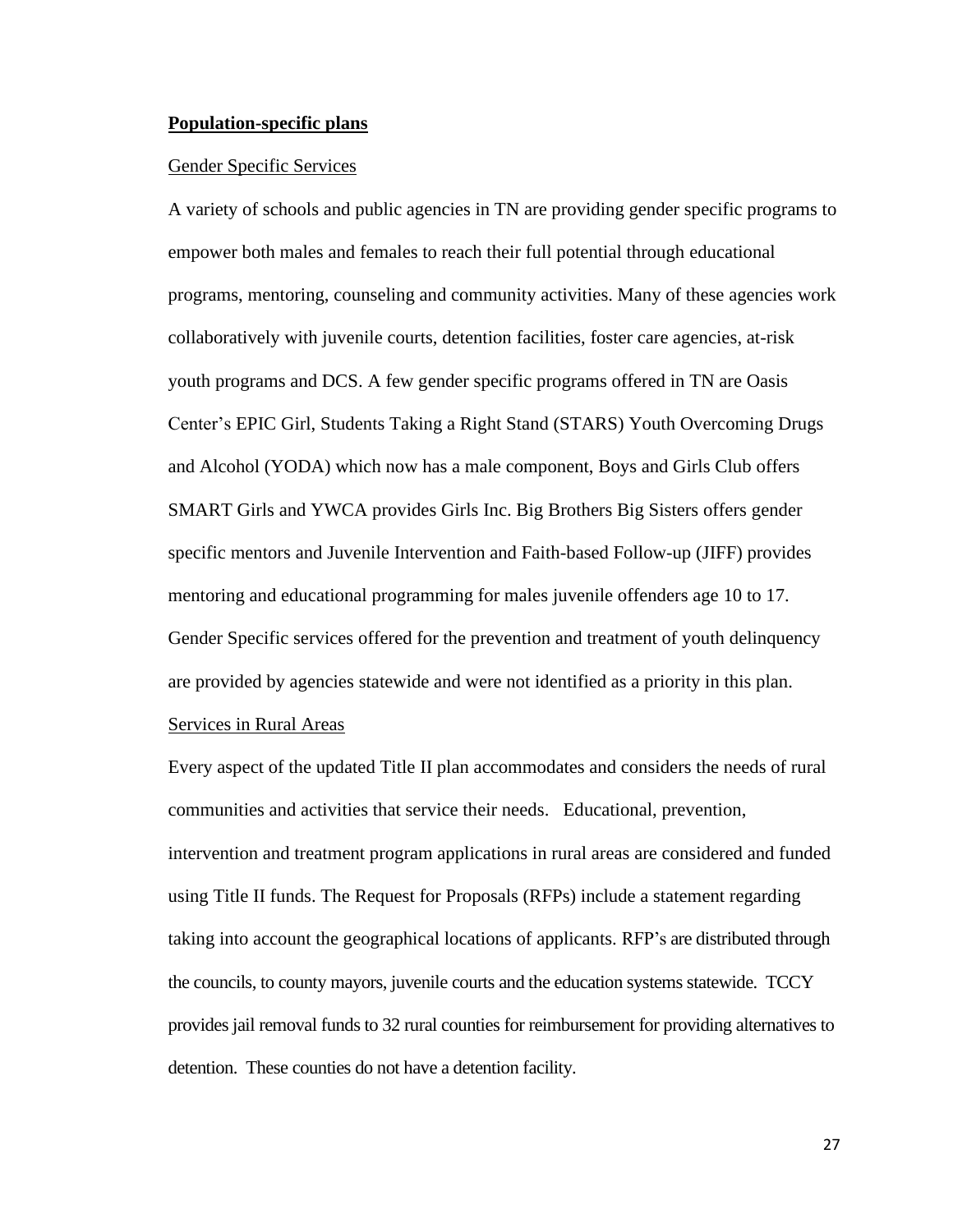TCCY partners with TDMHSAS through System of Care Across Tennessee (SOCAT). SOCAT utilizes the System of Care values and principles while empowering Tennessee families to work together with child-serving agencies as partners to guide their care. The SOCAT initiative recently expanded to eleven rural counties in TN and offers care coordination using a wraparound approach that follows a series of steps to help children and their families realize their hopes and dreams.

#### Mental Health Services

Tennessee Department of Mental Health and Substance Abuse Services (TDMHSAS) provide funding to four counties for juvenile drug courts services. There are nine counties in TN providing juvenile or family drug court services. These juvenile drug court services are offered in both rural and metropolitan areas of TN. Juvenile drug courts provide close supervision and case management services for youth with substance abuse issues who plea to, or are found guilty of a drug-related charges in the juvenile court. The goal is to keep the youth in the home and ultimately out of the juvenile justice system.

TDMHSAS funds the Lifeline Recovery Peer Project which staff 10 Regional Lifeline Coordinators throughout the state to educate communities and reduce the stigma related to the disease of addiction and increase access to treatment and other substance abuse recovery services for adults and youth involved in the juvenile justice system. Legislation passed in established the Council on Children's Mental Health (CCMH) to design a plan for statewide system of mental health care for children. The Council is co-chaired by the commissioner of TDMHSAS and the executive director of TCCY. TDMHSAS is committed to providing best practice services to meet the mental health needs of Tennessee's youth. Mental health services were not identified as a priority in this plan.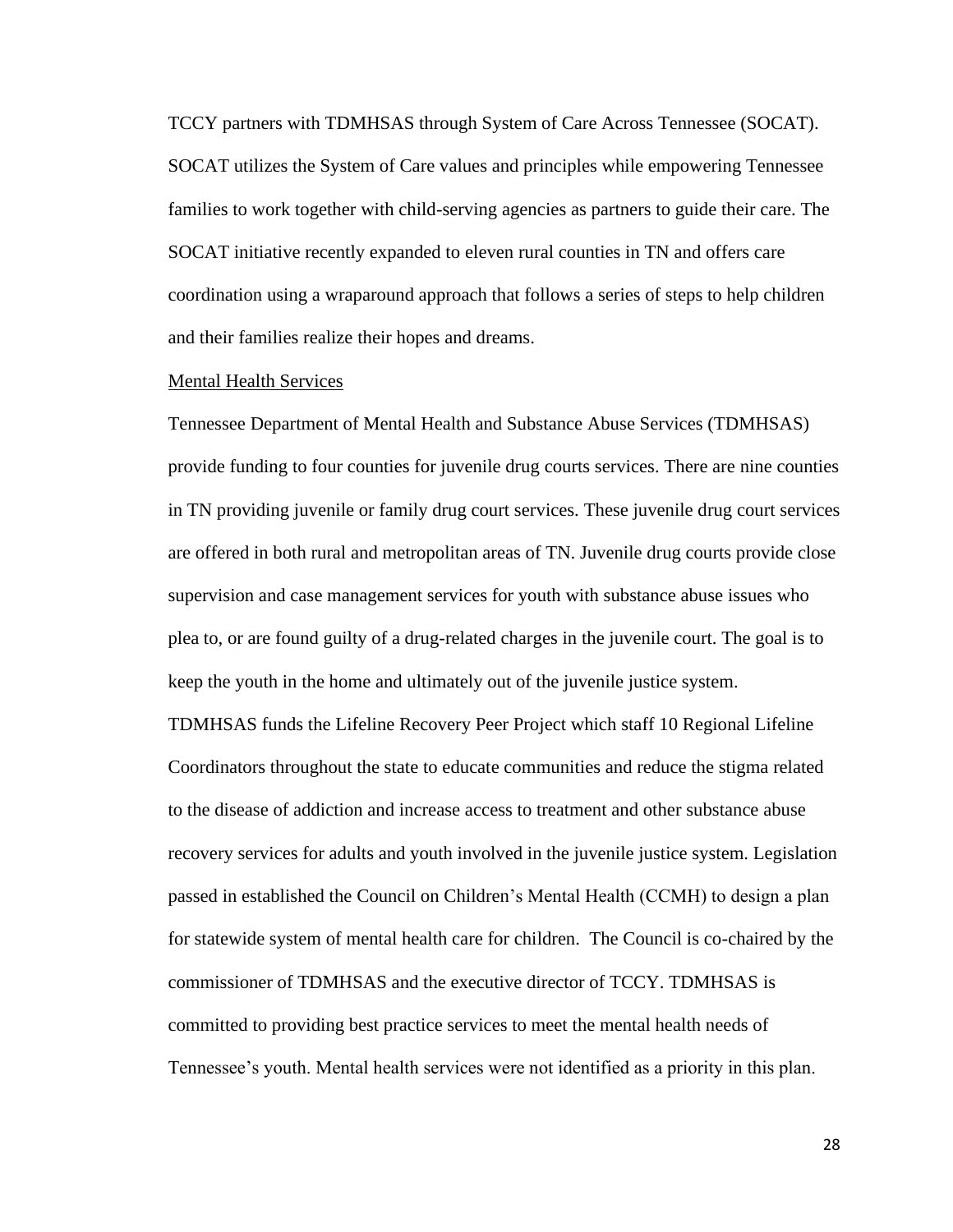#### **Consultation and participation of units of local government**

TCCY advocates to improve the quality of life for children and families and provides leadership and support for child advocates. TCCY SAG is comprised of individuals representing units of local government, professional associations and other organizations. TCCY staff participates on several boards designed to address and improve services for children and youth. Many of the child serving departments attend TCCY's quarterly SAG meetings and make presentations on programs and services they provide and include updates on programs and services needed. The activities of this plan will address some of the needs of these child serving agencies. Department of Education, Department of Health, TDMHSAS and DCS are a few of the local units of government that TCCY works with collaboratively.

On January 18, 2019, Tennessee Governor Bill Haslam appointed members to the Governor's Juvenile Justice Reform Implementation Council. During the prior legislative session, Governor Haslam proposed, and the Tennessee General Assembly passed, reforms to the state's juvenile justice system based on recommendations from the Joint Ad-hoc Tennessee Blue Ribbon Task Force on Juvenile Justice. The Council will help ensure that reform is pursued in a responsible manner, and judges and other juvenile justice system stakeholders will have a committed team with whom to collaborate on additional changes to strengthen families and make communities safer. The Juvenile Justice Reform Act of 2018 will make Tennessee's juvenile justice system more effective, improve outcomes for youth offenders, and increase public safety. In addition, the state budget now includes a recurring investment in treatment services for youth. The Council will promote consistent statewide implementation of the legislation, develop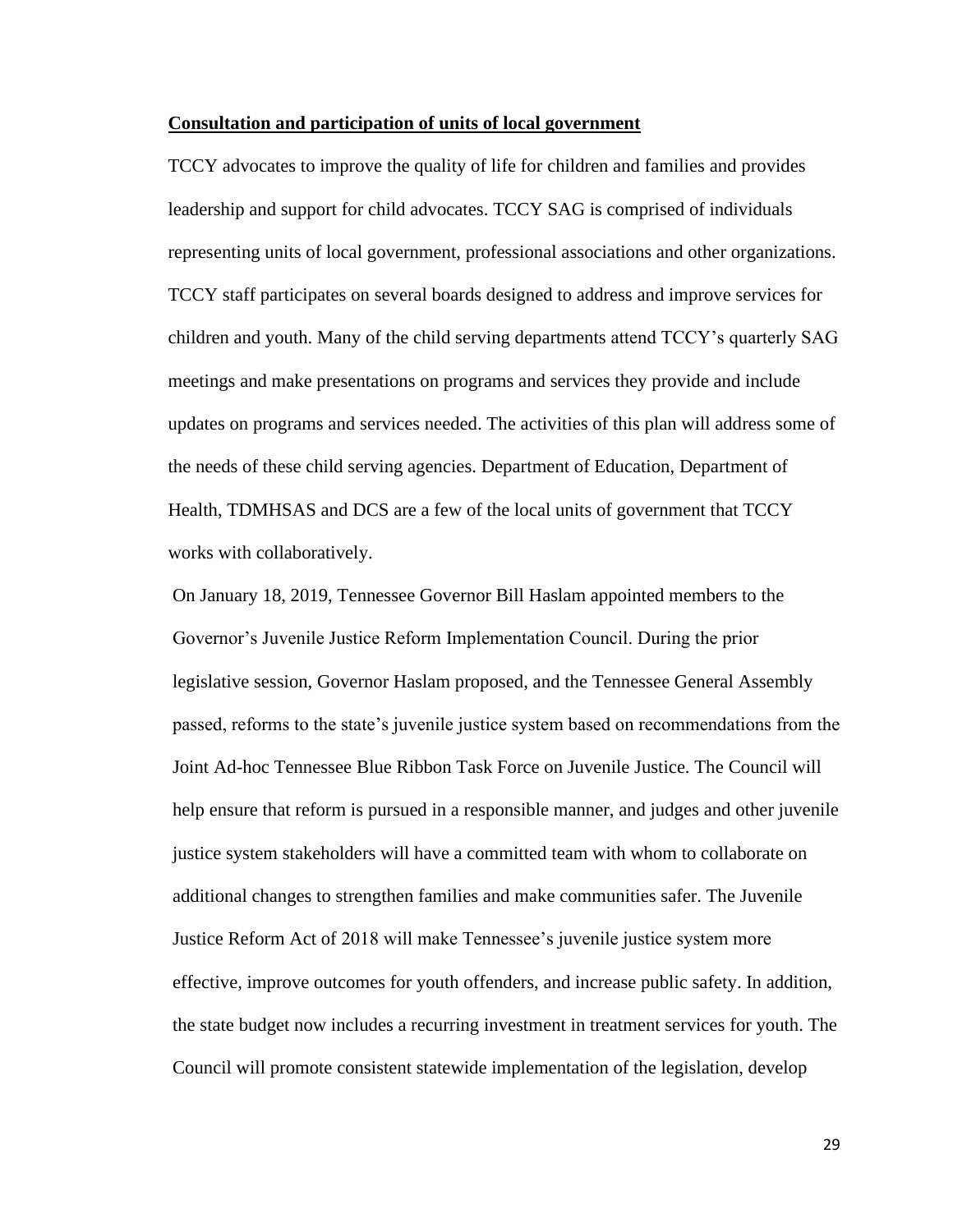performance measures, consider further policy recommendations, and support improving statewide juvenile justice-related data collection.

#### **Collecting and Sharing Juvenile Justice Information**

1. Describe the state's process for gathering juvenile justice information and data across state agencies—i.e., departments of education and welfare, mental health services, local law enforcement—and how the state makes this information available across agencies and incorporates the data into its three year plan and updates. The Tennessee Council of Juvenile and Family Court Judges (TCJFCJ) through the Administrative Office of the Courts (AOC) collect juvenile court statistical data as set out in Tennessee Code Annotated 37-1-506 and make such data available to agencies and individuals. TCCY staff is on boards and committees of various state and local agencies and are able to obtain data and information to incorporate into the Title II application and updates. TCCY gathers, analyzes and reports information on children and families in various publications, including the annual KIDS COUNT: The State of the Child in Tennessee*,* tracking the status of children's educational, socioeconomic and physical wellbeing. The KIDS COUNT County data book is also disseminated statewide.

2. A description of specific barriers the state encounters with sharing of information of atrisk youth among state agencies, including local law enforcement, i.e., where state statute, regulation, or policy prohibits the sharing of this information. Barriers for sharing information in Tennessee include: 1) inadequacy of the current juvenile information/data system; 2) problems of detailed, timely information from the juvenile courts; and, 3) lack of standardization of juvenile court information causing reporting issues. This results in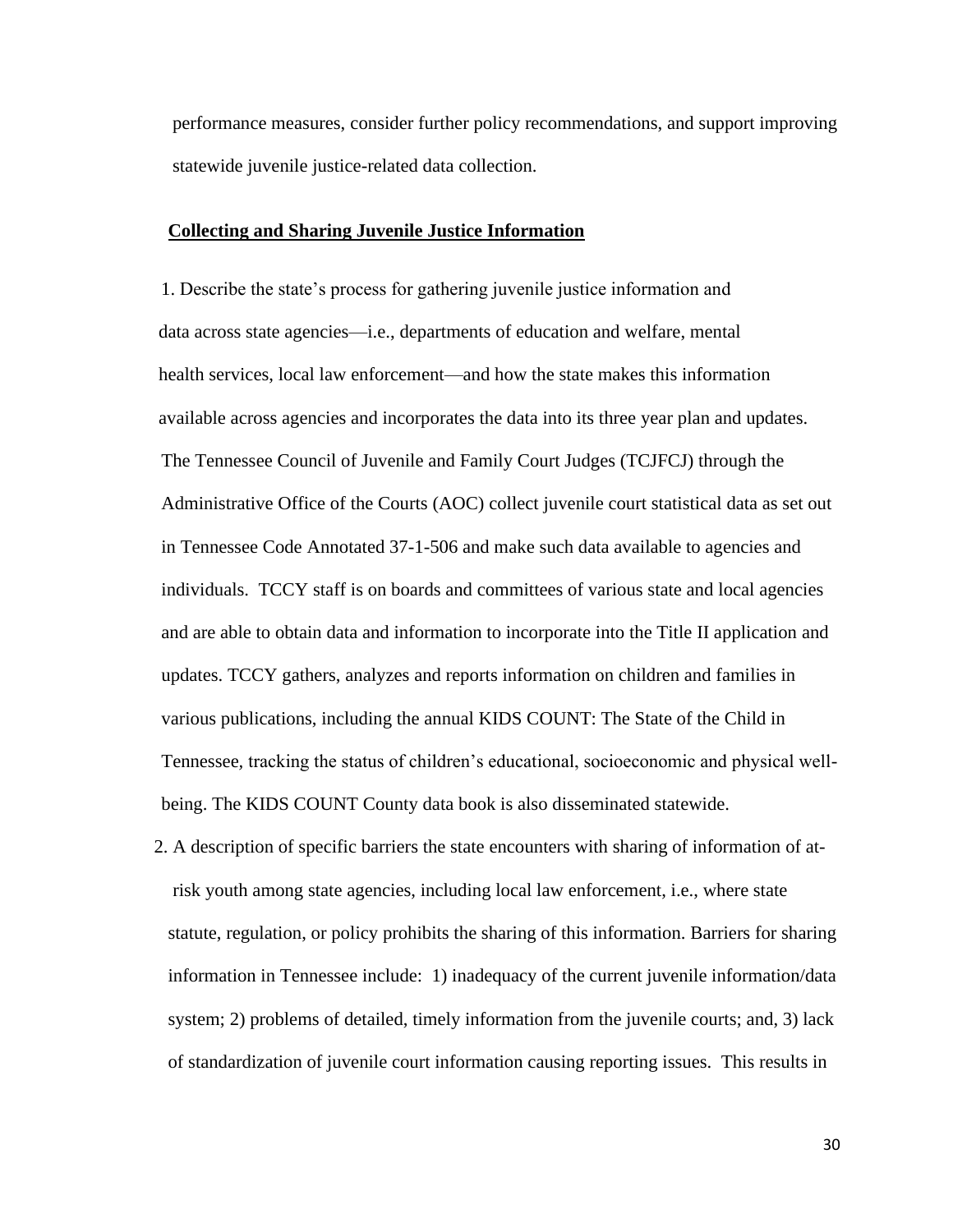the need for existing statutory directives regarding collection and submission of data on all types of juvenile court proceedings to be clarified and strengthened.

#### Tennessee Commission on Children and Youth EAA1 21-Membe Executive Di square/rectangular shapes denote executive service<br>Elongated shapes represent supervisory roles. Deputy<br>Executive Din Director of Budget and<br>Administration Director of Data an<br>Communication Field Operat<br>Director (vol<br>(CPD) **CPD ICRO** Juvenile<br>Justice<br>Specialis<br>(CPC) Data<br>Manag<br>(SRS) üdcentraltn<br>Director<br>(CPA) Grant<br>Monitor<br>(CPC) EAA1<br>Ivecent ASA Gra<br>Manage<br>(CPC) uvenil|<br>Justice|<br>Special|<br>CPC) EAA2 rormas<br>Office Region<br>Coordina<br>Regional Pri<br>Admir CCMHDir<br>(CPA) Regional<br>Coordinati<br>(CPC) Regiona<br>Coordinal<br>(CPC) Region<br>Coordina<br>(CPC) Regions<br>Coordina<br>(CPC) Region<br>Coordina<br>(CPC)

# a. **Formula Grants Program staff (TCCY organizational chart)**

# **3. Plans for Compliance and RED**

TN's Compliance and RED plans **(Submitted to OJJDP's online Compliance** 

 **Reporting Tool)**

 **4. Additional Requirements:** Eligibility Assurances and Certifications submitted as part of Category 1

# **5**. **Plan for Collecting the Required Performance Measures Data**

TCCY understands data reporting requirements and has processes in place to collect

required performance data and comply timely with the Data Collection and Technical

Assistance Tool (DCTAT) and Grants Management System (GMS) reporting requirements.

# **6. Budget and Associated Documentation: Budget Detail Worksheet submitted in GMS**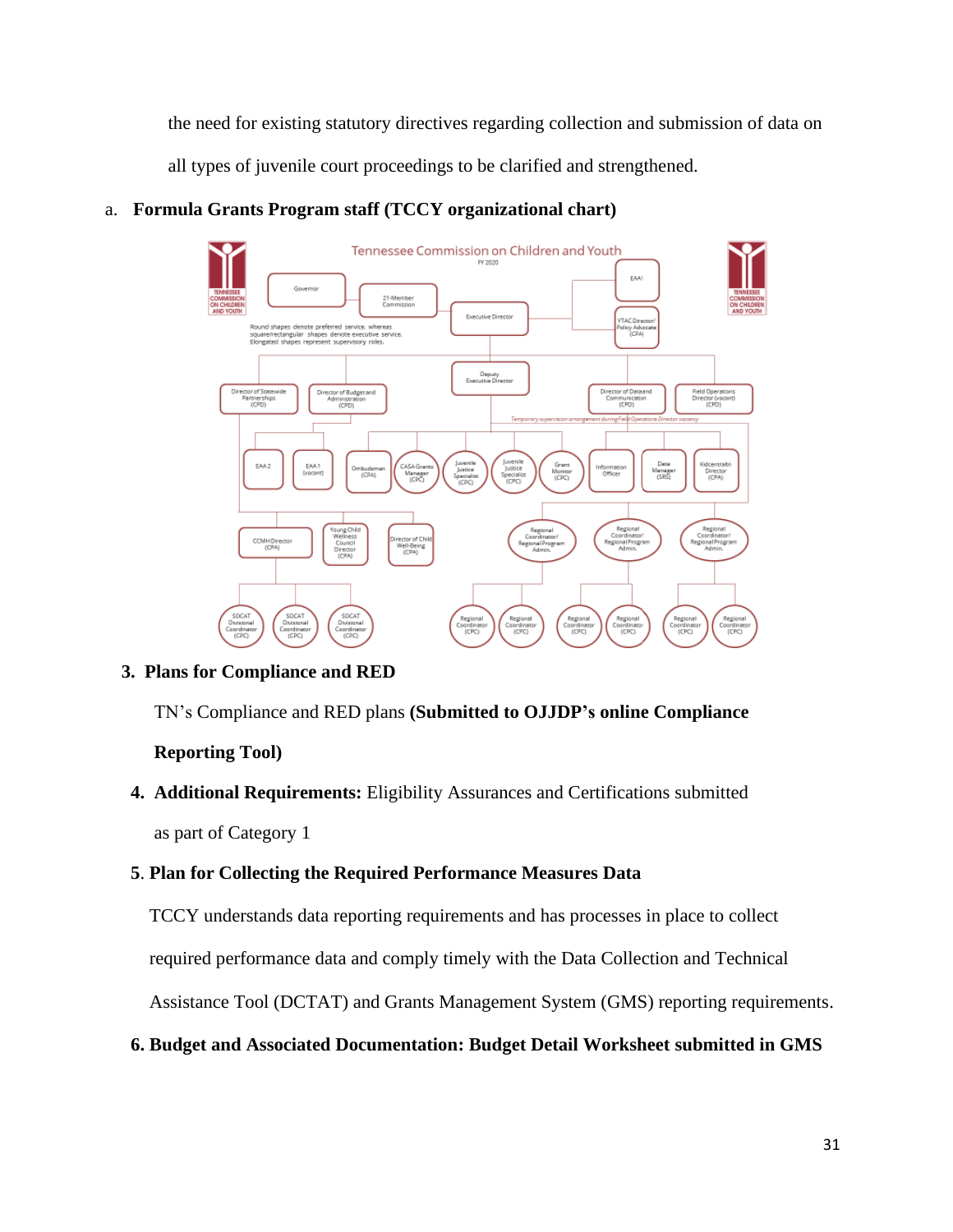# **TCCY BUDGET NARRATIVE 2020**

# **Planning and Administration (P&A)**

The planning and administrative costs cover:

• The salaries of two full-time juvenile justice specialists, the deputy executive

director, part-time compliance monitors, and the executive director;

• The travel costs of staff for the following:

Attend national OJJDP and CJJ conferences;

Attend local conferences and workshops as appropriate;

Monitor funded programs statewide;

Monitor detention facilities, youth development centers and jails

### **Staff with primary juvenile justice responsibilities:**

|                  |                             | Percentage of Time |                       |           |
|------------------|-----------------------------|--------------------|-----------------------|-----------|
| <b>Name</b>      | Title                       | Juvenile Justice   | <b>Funding Source</b> |           |
| Craig Hargrow    | Deputy Executive Director   | 30%                | Title II 5\%          | State 95% |
| Vicki Taylor     | Juvenile Justice Specialist | 100%               | Title II 50%          | State 50% |
| Zanira Whitfield | Juvenile Justice Specialist | 100%               | Title II 50%          | State 50% |

The Title II funding for P&A is 50% federal and 50% state.

|                 | In addition to the above named personnel, other staff performing juvenile justice functions: |              |            |                              |
|-----------------|----------------------------------------------------------------------------------------------|--------------|------------|------------------------------|
| Richard Kennedy | Executive Director                                                                           | 10%          | State 100% |                              |
| * Other         | Regional Coordinators (9)                                                                    | $5\%$ (each) |            | Title II 5% $(x9)$ State 95% |

### \***Each of the nine regional coordinators monitors facilities in their respective areas.**

### **Job Descriptions**

The following positions are Children's Program Coordinators for TCCY

- Juvenile Justice Specialist
- Regional Coordinator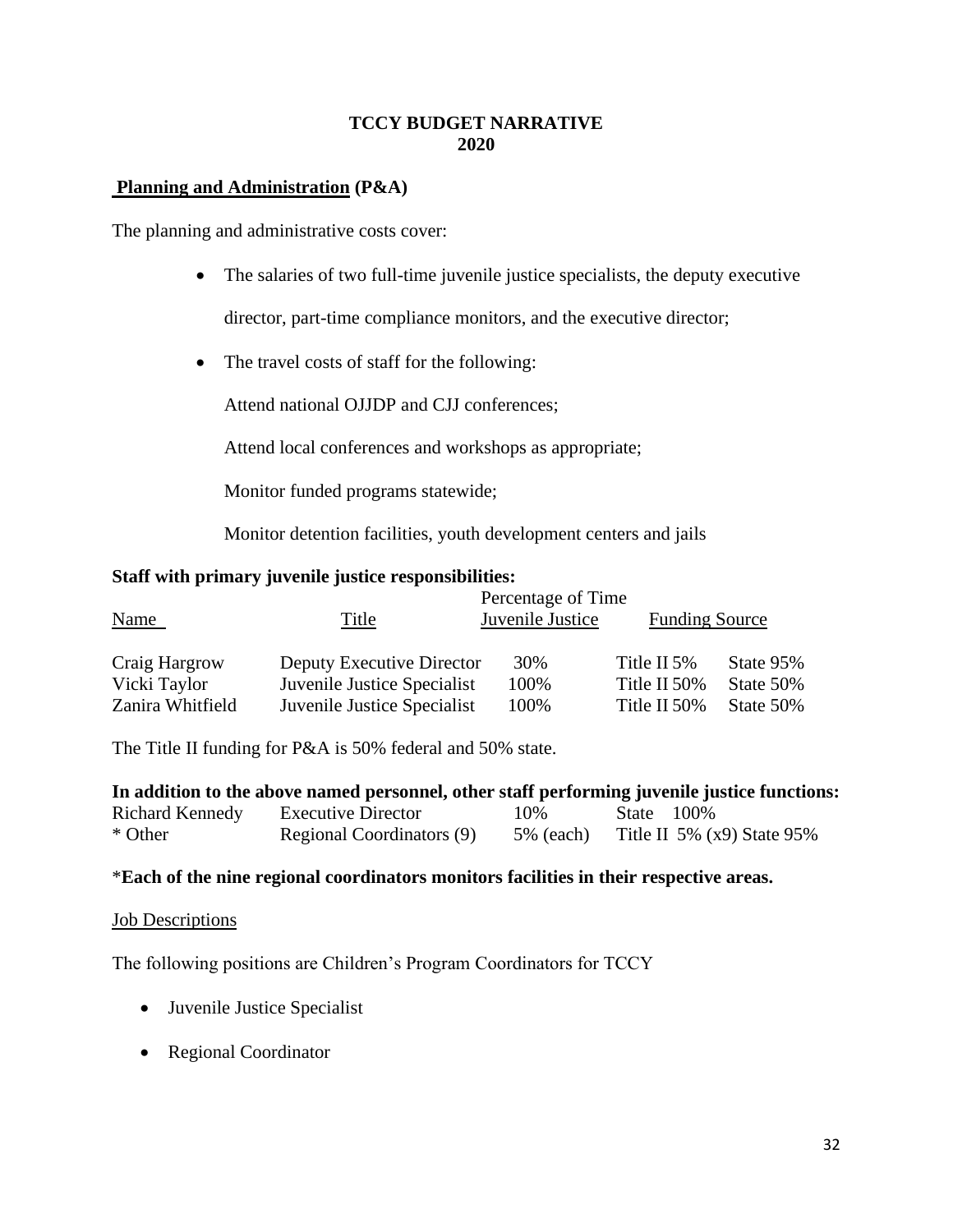The other two positions that work on juvenile justice issues are: Executive Director and Deputy Executive Director.

# **Budget**

| <b>FISCAL YR</b> | <b>FFG FUNDS</b> | <b>STATE FUNDS</b> | <b>TOTAL</b> |
|------------------|------------------|--------------------|--------------|
| 2020             | \$82,026         | \$82,026           | \$164,052    |
| 2021             | \$82,026         | \$82,026           | \$164,052    |
| 2022             | \$82,026         | \$82,026           | \$164,052    |
| 2023             | \$82,026         | \$82,026           | \$164,052    |

# **State Advisory Group (SAG)**

The State Advisory Group (SAG) serves as a supervisory board. Funds will be used to reimburse travel of SAG members to attend meetings/trainings to stay abreast of juvenile justice issues.

# **Budget**

| <b>FISCAL YR</b> | <b>FFG FUNDS</b> | <b>STATE FUNDS</b> | <b>TOTAL</b> |
|------------------|------------------|--------------------|--------------|
| 2020             | \$20,000         | \$0                | \$20,000     |
| 2021             | \$20,000         | \$0                | \$20,000     |
| 2022             | \$20,000         | \$0                | \$20,000     |
| 2023             | \$20,000         | \$0                | \$20,000     |

# **Compliance Monitoring**

Funds will be used to assist in paying for monitors and their travel to detention facilities, jails,

lockups and temporary holding resources (THRs).

# **Budget**

| <b>FISCAL YR</b> | <b>FFG FUNDS</b> | <b>STATE FUNDS</b> | <b>TOTAL</b> |
|------------------|------------------|--------------------|--------------|
| 2020             | \$50,000         | \$0                | \$50,000     |
| 2021             | \$50,000         | \$0                | \$50,000     |
| 2022             | \$50,000         | \$0                | \$50,000     |
| 2023             | \$50,000         | \$0                | \$50,000     |

# **Jail Removal**

Funds will be used to pay for alternatives to placing youth in adult jails in smaller TN counties where there are no juvenile detention facilities.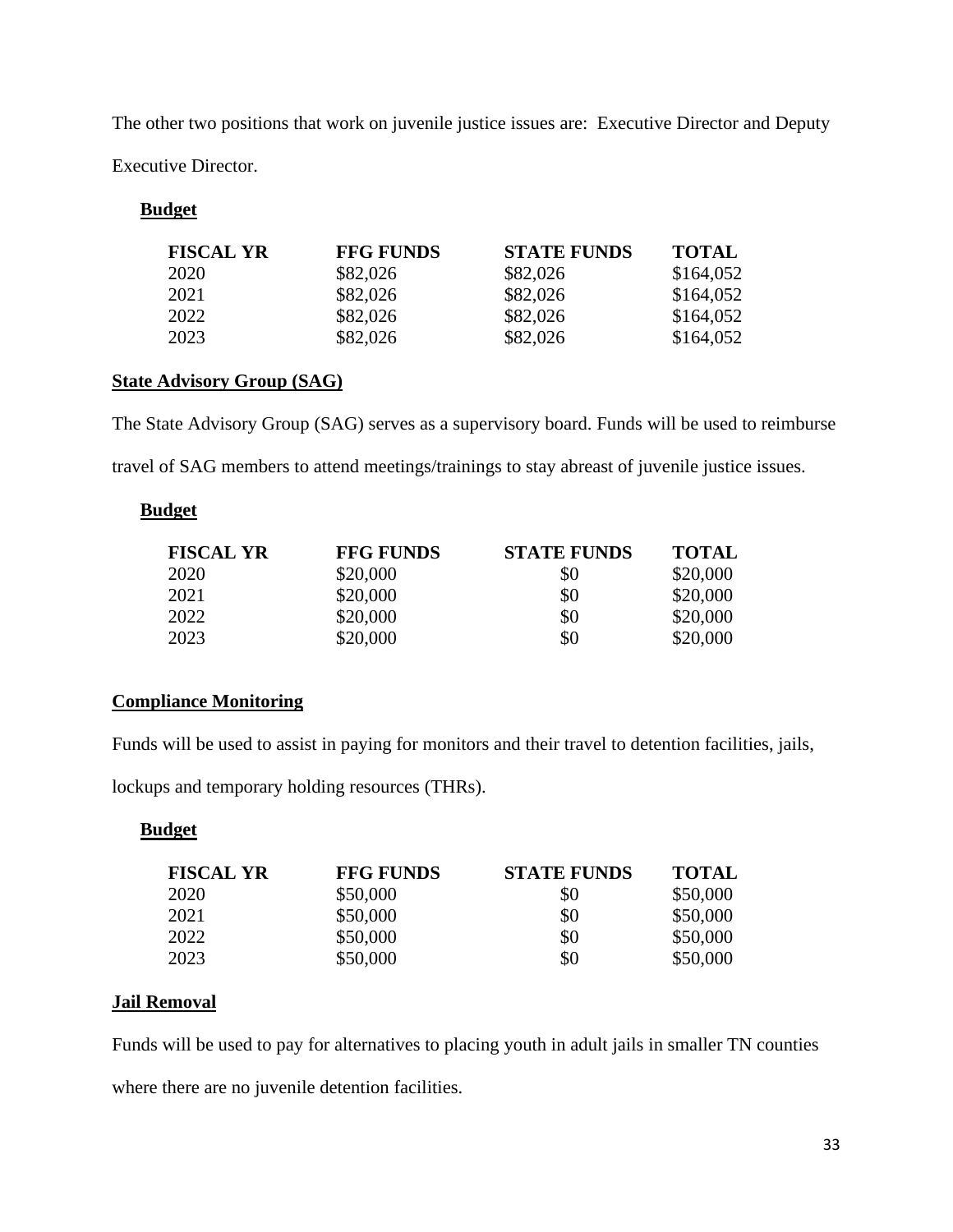# **Budget**

| <b>FISCAL YR</b> | <b>FFG FUNDS</b> | <b>STATE FUNDS</b> | <b>TOTAL</b> |
|------------------|------------------|--------------------|--------------|
| 2020             | \$58,000         | \$0                | \$58,000     |
| 2021             | \$58,000         | \$0                | \$58,000     |
| 2022             | \$58,000         | \$0                | \$58,000     |
| 2023             | \$58,000         | \$0                | \$58,000     |

# **Racial and Ethnic Disparities**

Funds will be used for local and statewide RED activities and funding for the RED Statewide

Coordinator.

### **Budget**

| <b>FISCAL YR</b> | <b>FFG FUNDS</b> | <b>STATE FUNDS</b> | <b>TOTAL</b> |
|------------------|------------------|--------------------|--------------|
| 2020             | \$74,730         | \$0                | \$74,730     |
| 2021             | \$74,730         | \$0                | \$74,730     |
| 2022             | \$74,730         | \$0                | \$74,730     |
| 2023             | \$74,730         | \$0                | \$74,730     |

# **Delinquency Prevention**

Funds will be used to increase delinquency prevention programs for youth who are at risk of

delinquent behavior or under the jurisdiction of the juvenile justice system.

# **Budget**

| <b>FISCAL YR</b> | <b>FFG FUNDS</b> | <b>STATE FUNDS</b> | <b>TOTAL</b> |
|------------------|------------------|--------------------|--------------|
| 2020             | \$295,502        | \$0                | \$295,502    |
| 2021             | \$295,502        | \$0                | \$295,502    |
| 2022             | \$295,502        | \$0                | \$295,502    |
| 2023             | \$295,502        | \$0                | \$295,502    |

# **System Improvements**

Funds will be used to provide evidence-based juvenile specific education and training to justice court staff statewide.